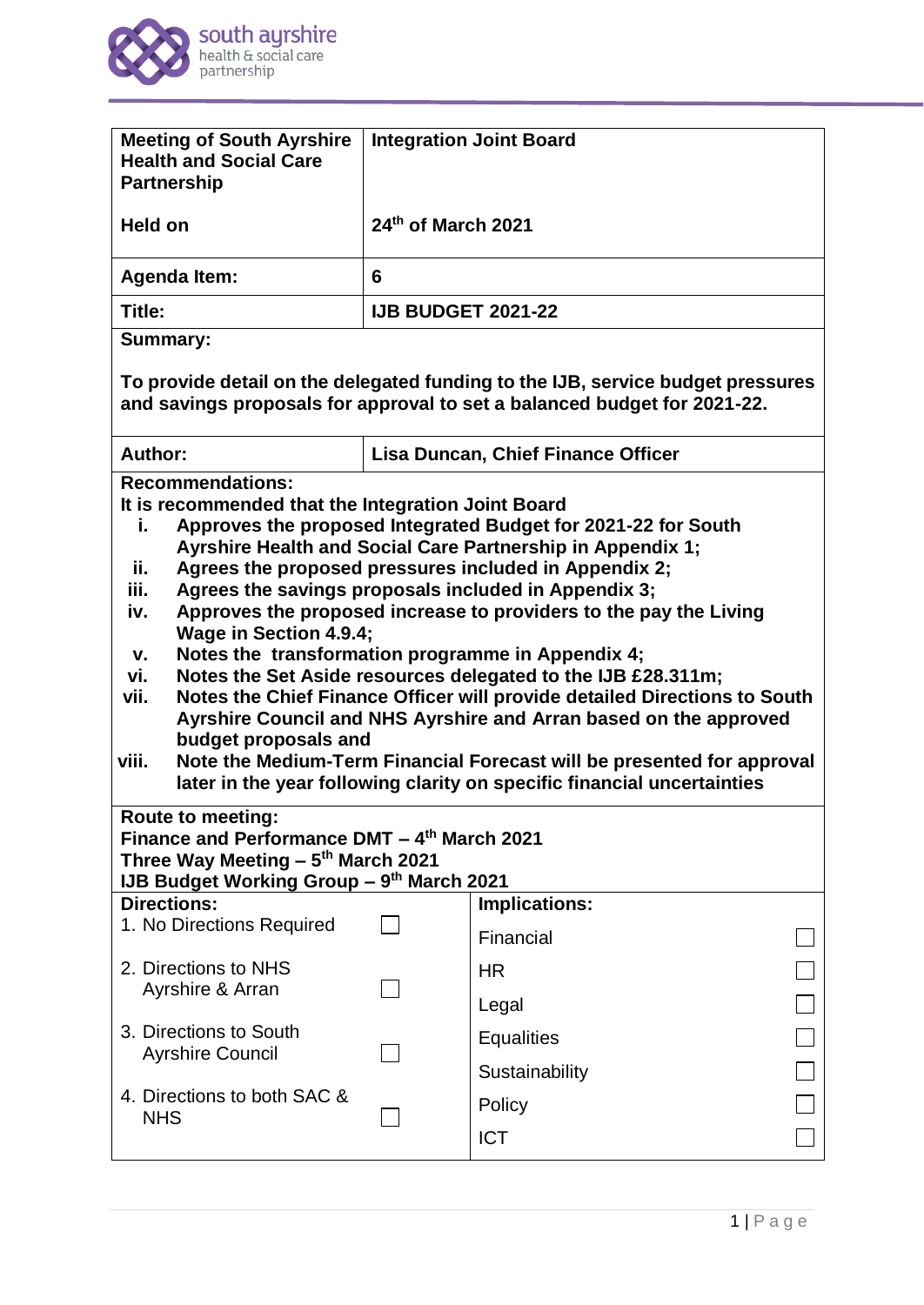

# **IJB BUDGET 2021-22**

# **1. PURPOSE OF REPORT**

**1.1** The purpose of this report is to provide detail on the delegated funding to the IJB, service budget pressures and savings proposals for approval to set a balanced budget for 2021-22.

## **2. RECOMMENDATION**

- **2.1 It is recommended that the Integration Joint Board:**
	- **i. Approves the proposed Integrated Budget for 2021-22 for South Ayrshire Health and Social Care Partnership in Appendix 1;**
- **ii. Agrees the proposed pressures included in Appendix 2;**
- **iii. Agrees the savings proposals included in Appendix 3;**
- **iv. Approves the proposed increase to providers to the pay the Living Wage in Section 4.9.4;**
- **v. Notes the transformation programme in Appendix 4**
- **vi. Notes the Set Aside resources delegated to the IJB £28.311m and**
- **vii. Notes the Chief Finance Officer will provide detailed Directions to South Ayrshire Council and NHS Ayrshire and Arran based on the approved budget proposals.**
- **viii. Note the Medium-Term Financial Forecast will be presented for approval later in the year following clarity on specific financial uncertainties**

## **3. BACKGROUND INFORMATION**

- 3.1 The Health Board and Local Authority will delegate function and make payments to the Integrated Joint Board (IJB) in respect of those functions as set out in the Integration Scheme. In addition, the Health Board will also "set aside" an amount in respect of acute services.
- 3.2 The IJB is a legal entity in its own right and is expected to operate under public sector best practice governance arrangements. The budget delegated by the Parties is used by the IJB to direct the two partner organisations to deliver health and social care services on behalf of the IJB. Whilst the principles of funding made available by the Parties is set out in the Integration Scheme, utilisation of the funding delegated by the Parties to the IJB is a matter of the IJB itself to determine in line with its Strategic Priorities as set out in the Strategic Plan.
- 3.3 The Strategic Plan has been reviewed this year and will be presented to IJB for approval on the 24<sup>th</sup> of March. The Strategic Plan sets out the ambition for the HSCP that brings together the contribution of all of our services and partners who together can make a difference to the physical and mental wellbeing of the people of South Ayrshire. It has a focus on prevention, place and wellbeing and looks to reflect progressive thinking around public service commissioning and service planning. New strategic priorities have been developed based on the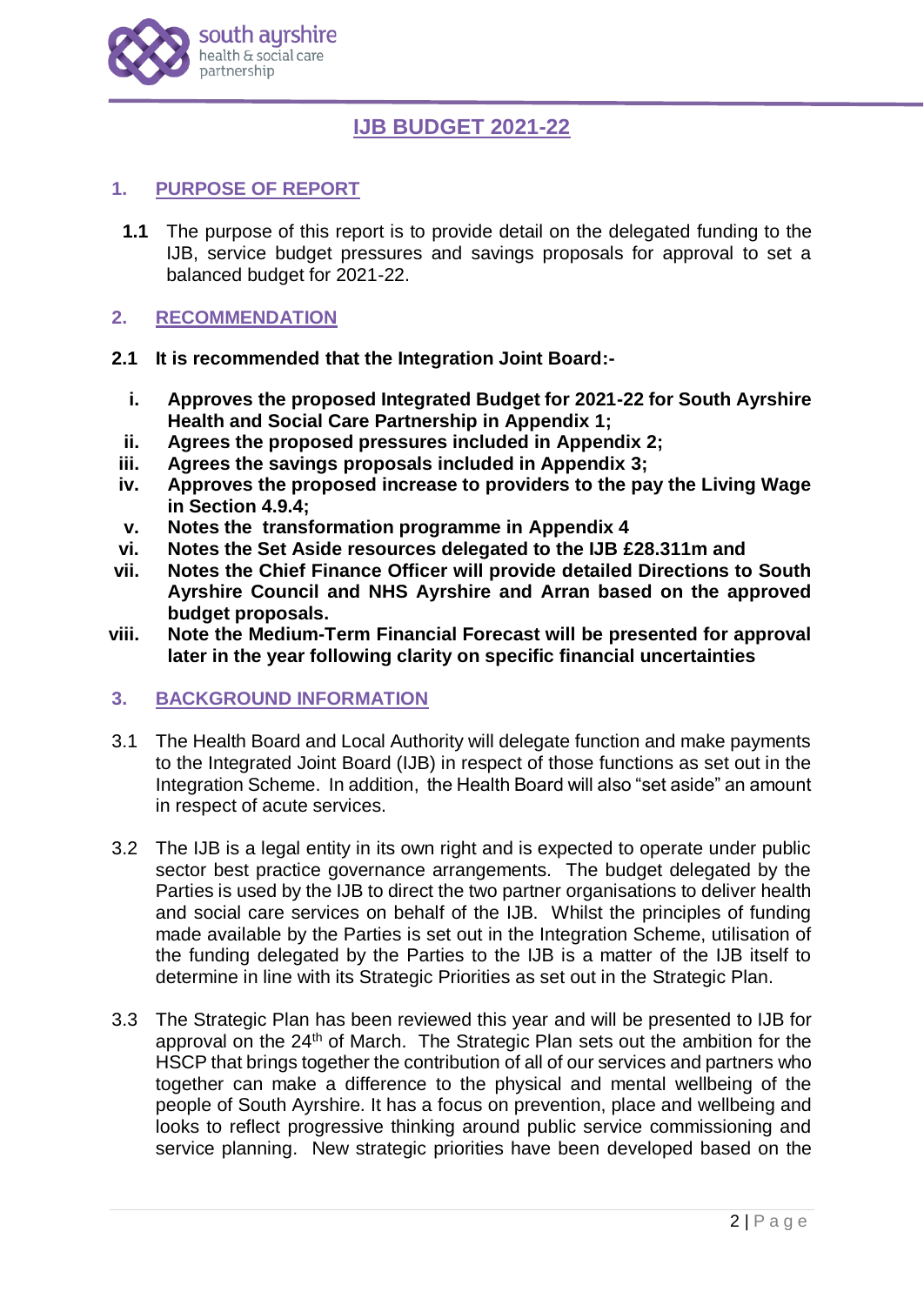

engagement and conversations we've had with our partners and the community. The priorities defined for approval are :

- We focus on prevention and tackling inequality
- We nurture and are part of communities that care for each other
- We work together to give you the right care in the right place
- We build communities where people are safe
- We are an ambitious and effective Partnership
- We are transparent and listen to you
- We make a positive impact beyond the services we deliver
- 3.4 The budget for 2021-22 has been created following financial review of spending profiles, and forecasting what the future financial impact will be following the Covid-pandemic. During the last year there has been many changes to service delivery as detailed in our Remobilisation Plans. Some of these changes have accelerated the pace of change and move towards creating more community capacity through use of technology and redirecting funding to community based services.
- 3.5 The budget proposals have been developed through collaboration with the IJB Budget Working Group, Finance and Performance Directorate Management Team (DMT) meetings, Senior Management Team (SMT) and meetings of both the Council and NHS. There has been full oversight of the proposals in this paper by the IJB Budget Working Group and presentation of draft proposals to the Council Budget Working Group and to the Three Way Meeting.

## **4. REPORT**

4.1 This report details the allocations from South Ayrshire Council and NHS Ayrshire and Arran for the following financial year. The report states the financial pressures facing the Health and Social Care Partnership (HSCP), and the evident budget gap along with efficiency proposals to ensure a balanced budget for 2021-22. The budget for South Ayrshire Council was set on the 4<sup>th</sup> of March 2021, and delegated funding approved. NHS Ayrshire and Arran will set their budget on the 29<sup>th</sup> of March 2021. Any changes that affect the Partnership budget as a result of the NHS budget setting or changes to the final approved Scottish Government allocation will need to be reviewed and where necessary, the IJB Budget will be revised.

## 4.2 **National Position – Scottish Government**

4.2.1The Scottish Government published their programme for Government "Protecting Scotland Renewing Scotland" in September 2020, setting out clear priorities in dealing with the economic, health and social care crisis that the Covid pandemic has brought us. While the pandemic has brought many challenges to health and social care it has also led to a number of opportunities for changes in service delivery. The HSCP has responded at speed to these challenges and changed our ways of working to meet the needs of the people in South Ayrshire.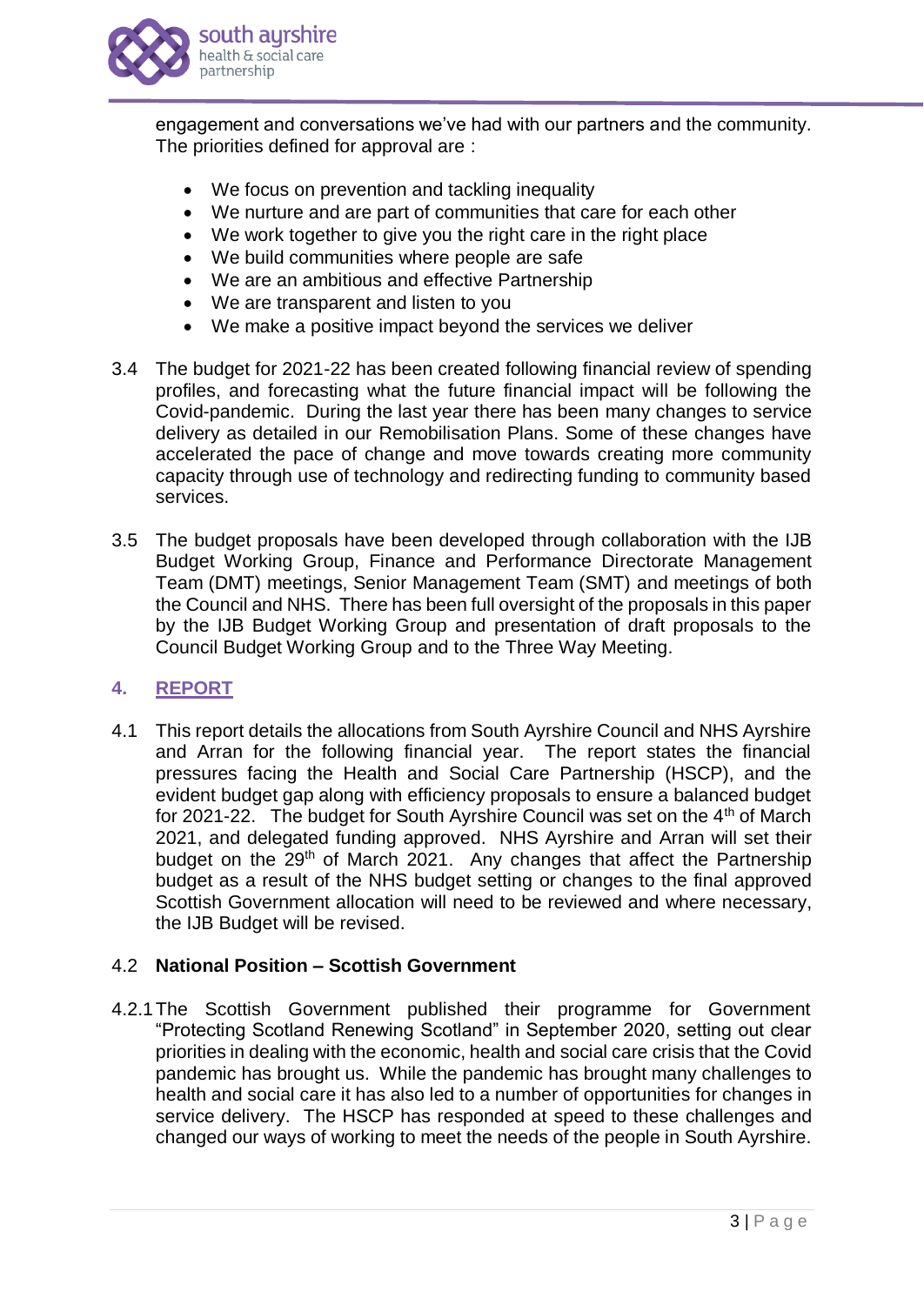

4.2.2Pre-budget scrutiny from the Health and Sport Committee highlighted the importance of understanding and addressing the impact of Covid-19 on the health and care system, on those it serves and on how care is delivered.

The immediate priority of this years' budget is to support our response to the pandemic and take forward the key ambitions set out in the Programme for Government. The three themes set in the Programme for Government include a mission for new, good and green jobs, promotion of lifelong health and wellbeing and promoting equality and helping young people grasp their potential.

## 4.3 **Finance Settlement 2021-22**

- 4.3.1 The Scottish Government local finance settlement was announced on the 28<sup>th</sup> of January, with an indicative allocation for Health Boards. Currently these allocations are only provisional and may require to be updated to reflect the UK Government's Budget on the 3<sup>rd</sup> of March. Any changes to the budget following the UK Budget allocations and final approval of the Scottish Government's budget will be reported to the IJB in due course.
- 4.3.2The level of funding delegated to Integrated Joint Boards in 2021-22, came with the following requirements:-
	- NHS payments to Integrated Authorities for delegated health functions must deliver an uplift of at least 1.5% over 2020-21 agreed budgets;
	- In additional £72.6m is to be transferred from the Health Portfolio to Local Authorities for investment in adult social care and integration. The additional £72.6m is to support delivery of the Living Wage (£34m), continued implementation of the Carers Act (£28.5m) and uprating of free personal care (£10.1m);
	- The funding allocated to Integration Authorities should be additional and not substitutional to each Council's 2020-21 recurring budgets for adult social care services that are delegated.
- 4.3.3The budget has also set aside additional funding of £869m to support the ongoing response to the pandemic.
- 4.3.4Our latest Remobilisation Phase 3 plan was submitted to the Scottish Government on the 28<sup>th</sup> of February. This detailed the expected financial impact in responding to the pandemic in the financial year 2021-22 with the current estimated spend for South Ayrshire HSCP as £3.945m. The current expectation is that these costs will be fully funded by the Scottish Government.

#### 4.4 **Funding Allocation from South Ayrshire Council**

4.4.1 On 4<sup>th</sup> March 2021, South Ayrshire Council approved their budget and agreed to pass through our share of the £72.6m for adult social care, (£1.954m) and other funding allocated via the Local Authority settlement (£0.511m) identified as social care funding. Thus, providing a total funding contribution for social care services for 2021-22 of £2.465m.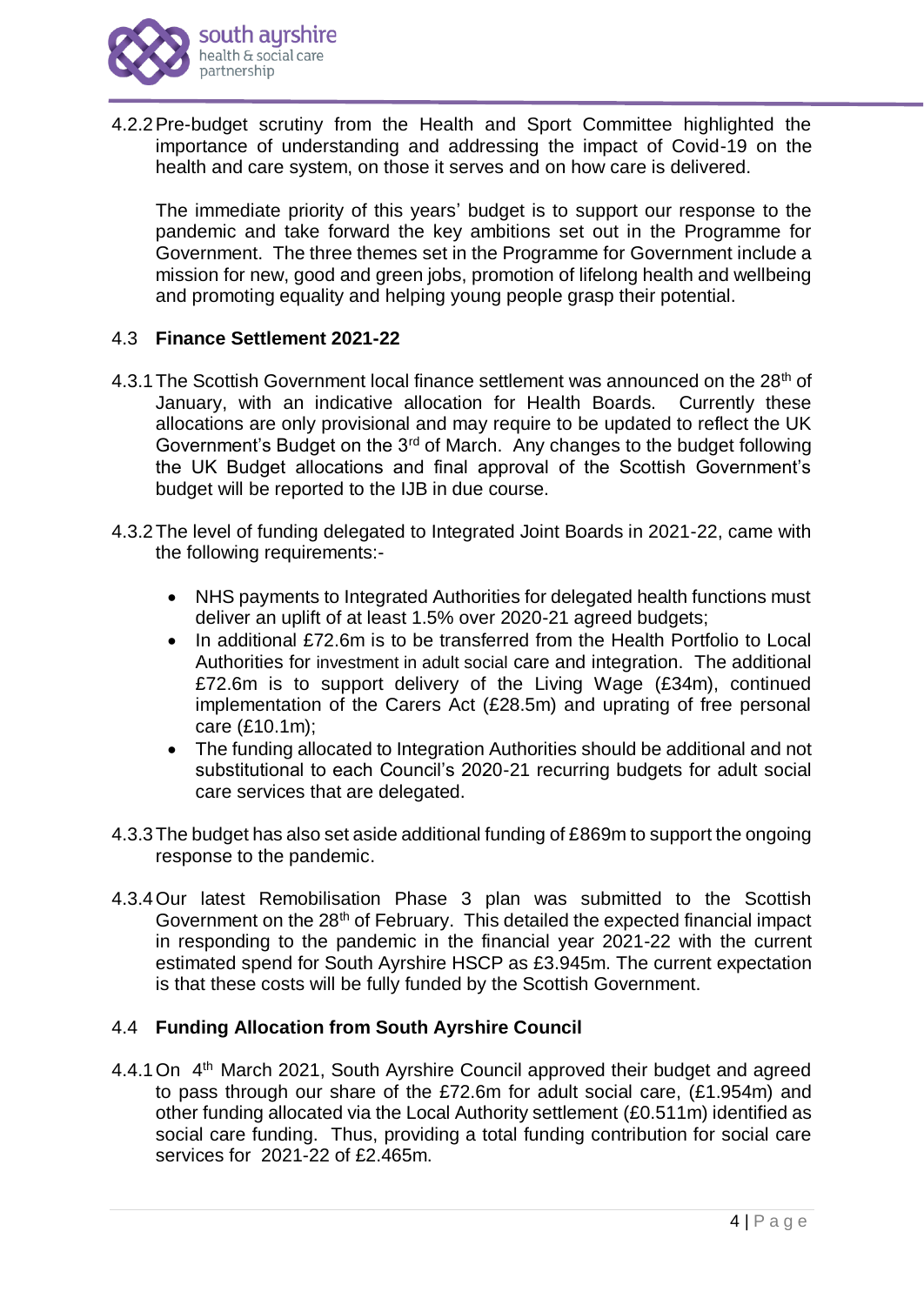

4.4.2The table below, details the breakdown of the Scottish Government allocation and the delegated budget for 2021-22 from South Ayrshire Council including the delegated Scheme of Assistance funding of £0.789m.

| <b>South Ayrshire Council</b>           | £m     |
|-----------------------------------------|--------|
| 2020-21 Baseline Budget                 | 74.826 |
| <b>Criminal Justice Specific Grant</b>  | 2.117  |
| <b>Add SG Allocation:-</b>              |        |
| Contribution to the real Living Wage    | 0.839  |
| Carers Act increase                     | 0.703  |
| Free personal and nursing care increase | 0.412  |
| Other settlement increases              | 0.511  |
| <b>Total Funding Contribution</b>       | 2.465  |
| <b>Add</b> Scheme of Assistance         | 0.789  |
| 2021-22 Delegated Budget                | 80.197 |

# 4.5 **Funding Allocation from NHS Ayrshire and Arran**

- 4.5.1The Scottish Government allocation letter states that NHS payments for 2021-22 for delegated health functions must deliver at least 1.5% uplift over 2020-21 agreed recurring budgets.
- 4.5.2The initial funding allocation has been based in line with the Scottish Public Sector Pay Policy for planning purposes. The Agenda for Change pay settlement has still to be decided and approved. Funding allocations will be revisited by the Scottish Government in line with outcome of the pay negotiations.
- 4.5.3The agreed allocation has been confirmed by the Director of Finance NHS Ayrshire and Arran as £1.036m. This is £0.746m for the managed services allocated to South Ayrshire Health and Social Care Partnership and the balance for the Lead Partnership arrangements delivered by North and East Health and Social Care Partnerships.
- 4.5.4The NHS budget is presented on a managed funding basis with services managed under lead partnership arrangements included within their allocated resources. The determination of the appropriate management services budget has been agreed with Ayrshire Finance leads and the Health Board Director of Finance as shown in table below.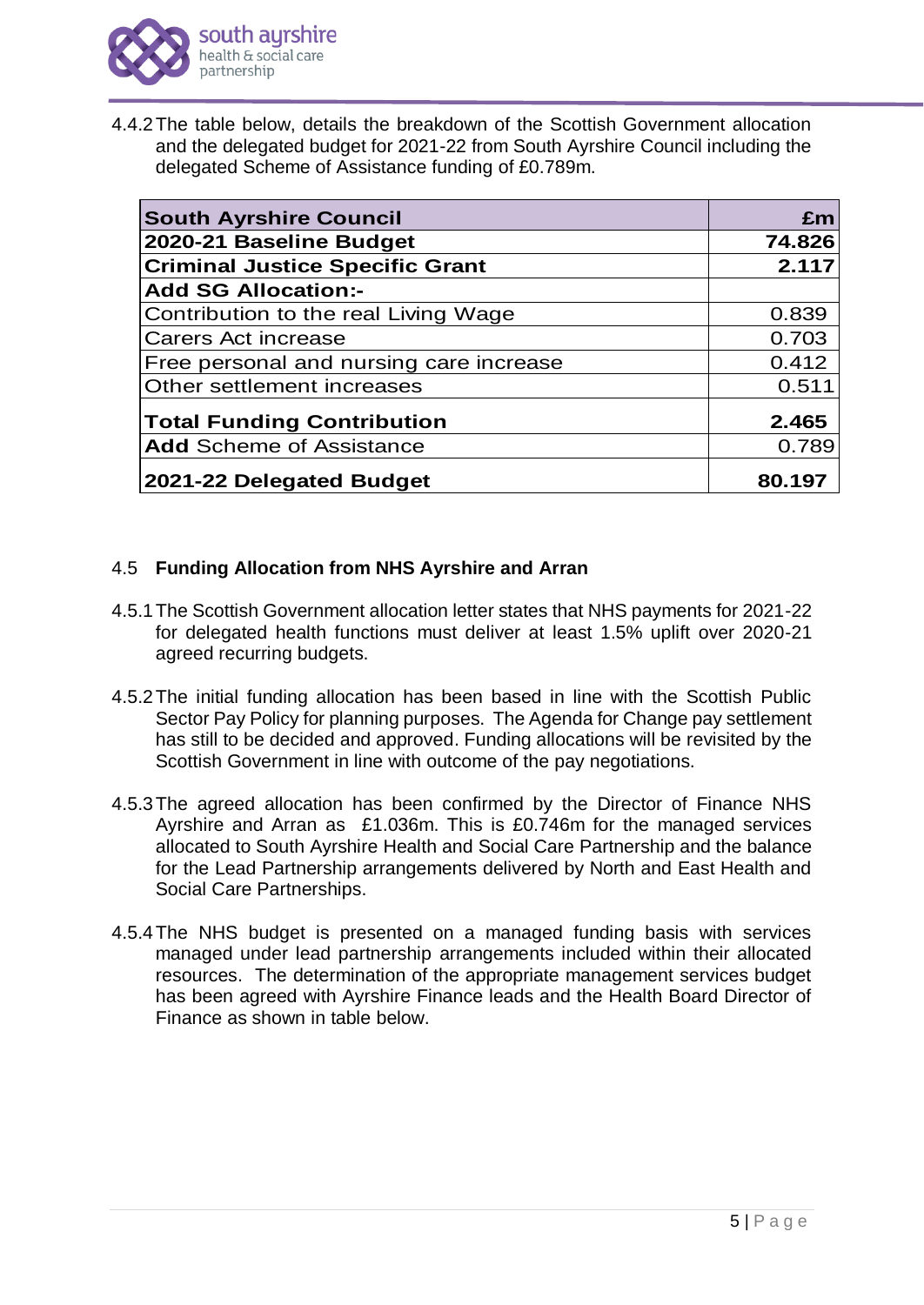

| <b>NHS Ayrshire and Arran</b>                        | £m       |
|------------------------------------------------------|----------|
| 2020-21 Baseline Budget                              | 97.745   |
| <b>Less Non recurring</b>                            |          |
| Prescribing (NHS A & A responsibility)               | (23.278  |
|                                                      |          |
| Primary Care (GMS (separate funding uplifts)         | (16.552) |
| In Year allocations - ADP, Family Nurse Partnership, |          |
| Winter Plan                                          | (1.699)  |
| <b>Covid Non-Recurring</b>                           | (6.829)  |
| <b>Community Store</b>                               | 0.350    |
| <b>Managed Budget</b>                                | 49.737   |
| 1.5% Uplift on Managed Budget                        | 0.746    |
| 2021-22 Delegated Budget                             | 90.916   |

# 4.6 **2020-21 Projected Financial Outturn**

- 4.6.1The IJB financial position for 2021-22 has been impacted by the Covid pandemic and the emergent new methods of service delivery as well as paused services and reduced occupancy levels. At period 9 there is a projected underspend of £2.755m, this includes £0.608m underspend in Lead Partnership services. This underspend is not anticipated to be recurring as services start to recover and open up again following vaccine roll out and the phased move out of lockdown. Paused services will restart alongside the increase in social interactions and reduced social distancing measures.
- 4.6.2During 2020-21 new ways of working have emerged with services maximising the use of technology where possible. Some services have been paused due to social distancing measures and this has resulted in pressures in other areas; For example an increase in mental health referrals, and for care at home services. The new strategic commissioning plan will shape the services required for the future to meet the social and health care needs of South Ayrshire residents. This budget will reflect the changes in service delivery and direct funding to the appropriate budgets to reflect the change in service demands.
- 4.6.3The summary of the current projected underspends within SAHSCP managed budget, excluding lead partnership variances, are noted below along with the projected outturn for 2021-22 prior to any budget proposals being approved.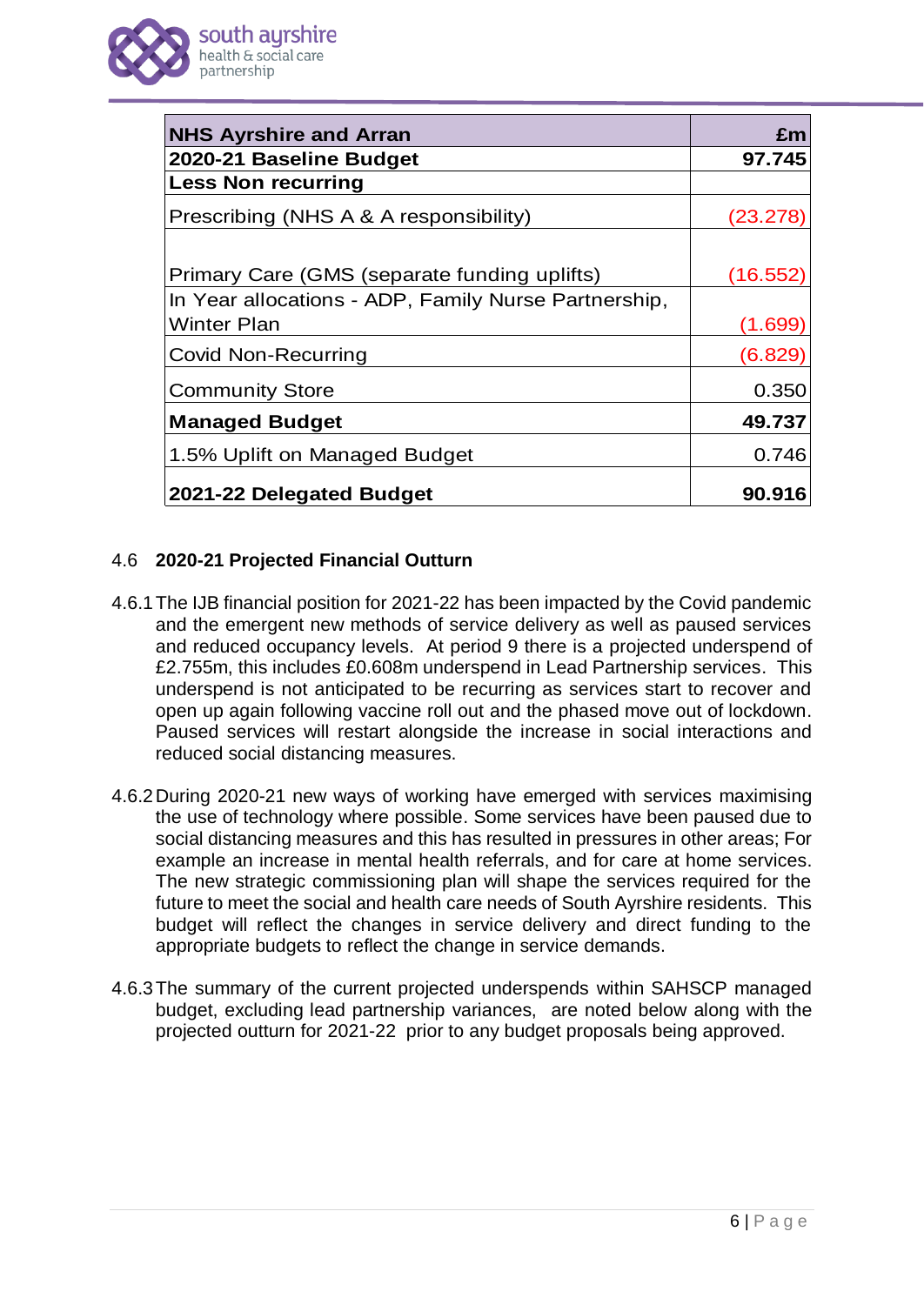

| <b>Service</b>                   | <b>Projected</b><br><b>Outturn</b>   | Projected<br>Opening |                                                                                                                                                                                                             |
|----------------------------------|--------------------------------------|----------------------|-------------------------------------------------------------------------------------------------------------------------------------------------------------------------------------------------------------|
|                                  | 2020-21 (£m) Outturn<br>Under/(Over) | 2021-22              | <b>Comments</b>                                                                                                                                                                                             |
|                                  |                                      |                      | Budget for 878 placements. Underoccupancy in 2020-<br>21 for both permanent and respite care home places.<br>Projected outturn based on 840 placements. This will                                           |
| <b>Care Homes</b>                | 0.518                                |                      | 0.798 be reinvested noted in budget proposals                                                                                                                                                               |
| Care at Home                     | (0.200)                              |                      | Purchased hours currently exceeding budget. Increase<br>$(1.050)$ in 1,150 hours per week.                                                                                                                  |
| Care at Home Reablement<br>Team  | 0.869                                |                      | Delay in recruiting care at home staff to reablement<br>team. Full team to be in place by March 21. Non<br>0 recurring underspend.                                                                          |
| LD Care Packages                 | (0.466)                              |                      | Overspends due to non achievement of savings. These<br>$(0.410)$ will be addressed in 2021 -22 service plans                                                                                                |
| <b>Staff Mileage</b>             | 0.146                                |                      | As a result of working from home, estimate 2021-22<br>0.036 based on back to pre Covid spend by 1st of July 21.                                                                                             |
| Admin, Supplies and Servic       | 0.269                                |                      | As a result of working from home, estimate 2021-22<br>0.067 based on back to pre Covid spend by 1st of July 21.                                                                                             |
| <b>Staff Turnover</b>            | 1.403                                |                      | Vacant posts, slippage in recruitment. All key frontline<br>posts are being recruited to and expectation is will be in<br>place by 1st April. New posts created in 2020-21 to<br>0 support HSCP management. |
|                                  |                                      |                      | Recurring overspend within Biggart Hospital due to<br>additional staffing requirements to meet the enhanced                                                                                                 |
| <b>Biggart Hospital</b><br>Total | (0.636)<br>1.903                     | (1.059)              | $(0.500)$ care needs of patients                                                                                                                                                                            |

The table illustrates the non-recurring nature of the current financial position and the need to invest and disinvest in particular service areas to meet demand. The following financial pressures and savings proposals will address the change in spend profile.

## 4.7 **IJB Reserves**

- 4.7.1The updated Reserves Strategy was reviewed and agreed by the Performance Committee on the  $5<sup>th</sup>$  of March 2021 and is being presented to the IJB on the  $24<sup>th</sup>$ of March 2020 for formal approval.
- 4.7.2The updated Reserves Strategy advises the balance of reserves should be considered as part of the budget setting process. The reserves strategy outlines an optimum value of reserves to be held uncommitted in contingency. This is set as a minimum 2% of annual budgeted expenditure and, based on this the value would be £3.322m.
- 4.7.3The IJB is established as a Local Government body therefore has the ability to hold reserve balances. Reserve balances are held as part of an approach to good financial management, the purpose of reserves is as follows: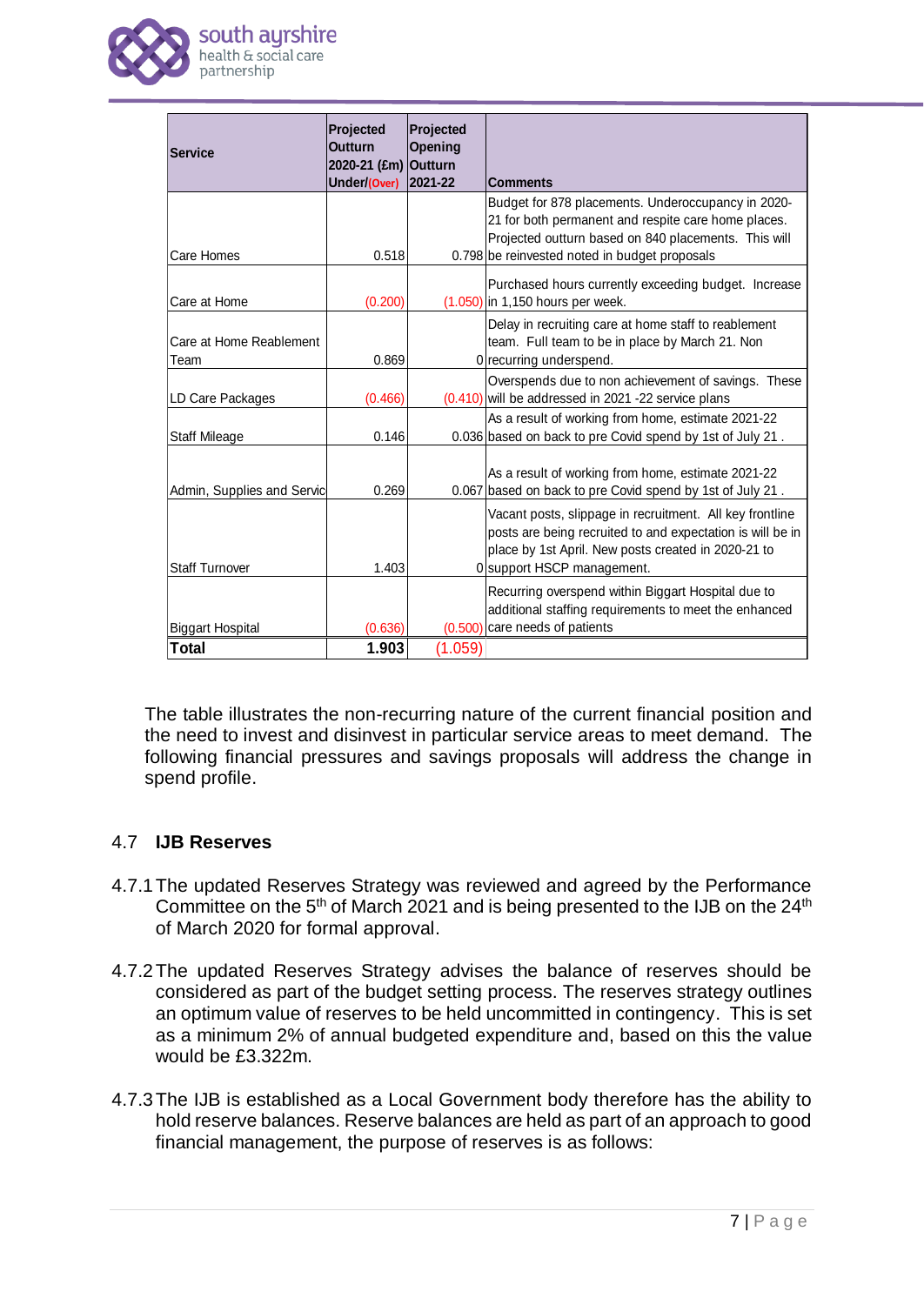

- a) As a working balance to help cushion the impact of uneven cash flows;
- b) As a contingency to manage the impact of unexpected events or emergencies; and
- c) As a means of building up funds, often referred to as earmarked reserves, to meet known or predicted liabilities.
- 4.7.4Earmarked Reserves for specific known liabilities have been approved by the IJB on the 17<sup>th</sup> of February 2021, as noted below.

| <b>Budget</b>                     | <b>Earmark Request</b><br>(£m) | Earmark Reason                                                                                                                                                                                   |
|-----------------------------------|--------------------------------|--------------------------------------------------------------------------------------------------------------------------------------------------------------------------------------------------|
| <b>Training SVG</b>               | 0.127                          | Delays in SVQ training earmark to continue roll out<br>of training next year.                                                                                                                    |
| Staffing                          | 0.129                          | Underspends in CM2000 and Carefirst projects due<br>to slippage in vacancies. Funding to extend temp<br>posts to complete both projects in 2021-22.                                              |
| Care at Home Mobile<br>Attendants | 0.056                          | Budget investment made in 2020-21 slippage in<br>recruitment for test of change project, funding to<br>extend the project by 3 months to June 2021                                               |
| Alcohol and Drugs<br>Partnership  | 0.075                          | Underspend to be carried forward to meet next years<br>full year project commitments                                                                                                             |
| <b>Adoption Orders</b><br>Delayed | 0.200                          | Due to court closures, there is a backlog of adoption<br>orders to be presented at court. Once courts resume<br>normal activities funding will be required to present<br>the outstanding orders. |
| <b>TOTAL</b>                      | 0.587                          |                                                                                                                                                                                                  |

- 4.7.5Currently the IJB does not have a reserves balance. The updated financial position for 2020-21 will be finalised following approval of the 2020-21 Audited Annual Accounts. This will identify and confirm the value of reserves available.
- 4.7.6Based on the current projected outturn there is an estimated £2.755m of potential reserves. Any use of reserves identified will be subject to review and scrutiny by the Budget Working Group then approval by IJB.

# 4.8 **Total Integrated Budget for 2021-22**

4.8.1The total integrated budget for SAHSCP is expected to be £171.859m (excluding Set Aside Budget) and £200.170m including Set Aside Budget. The proposed integrated budget is included in Appendix 1.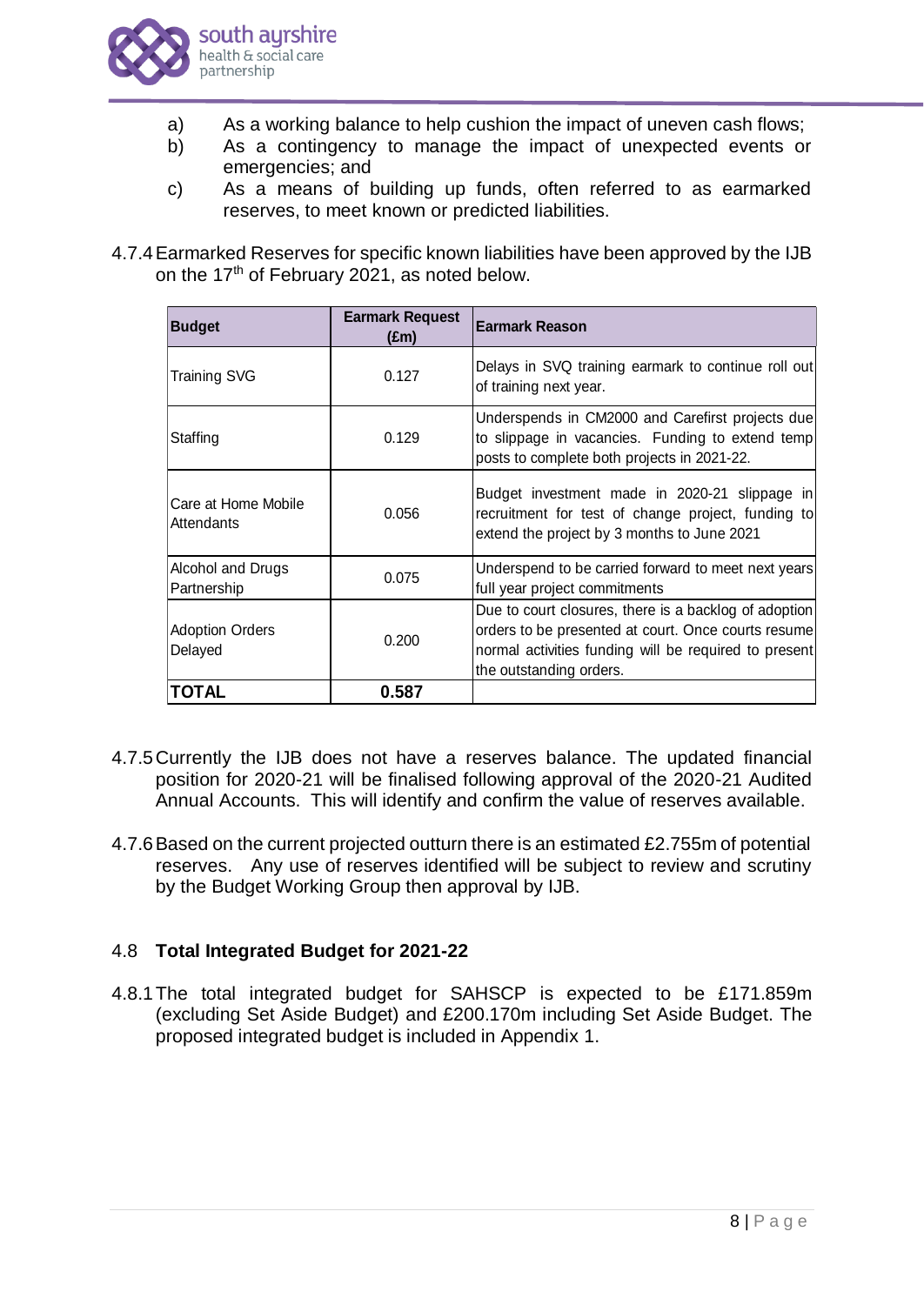

|                                        | <b>SAC</b> | <b>NHS AA</b> | <b>Total</b> |
|----------------------------------------|------------|---------------|--------------|
| 21-22 Total Budget                     | Em         | £m            | £m           |
| <b>Baseline Budget (incl CJ Grant)</b> | 76.943     | 90.916        | 167.859      |
| <b>Add Scheme of Assistance</b>        | 0.789      |               | 0.789        |
| <b>SG Funding Allocation</b>           | 2.465      | 0.746         | 3.211        |
| 2021/22 Budget Excluding Set Aside     | 80.197     | 91.662        | 171.859      |
| Draft Set Aside Budget                 |            | 28.311        | 28.311       |
| 2021/22 Budget Including Set Aside     | 80.197     | 119.973       | 200.170      |

#### 4.9 **Budget Pressures**

- 4.9.1Budget pressures for health and social care services are £6.604m. These have been developed following collaboration between Management Teams and Finance Officers to identify current and emerging financial pressures, taking into account historic and future demand. The Directorate Management Team and IJB Budget Working Group have scrutinised the pressures and prioritised those proposed for approval.
- 4.9.2Full details of pressures proposed by service category for 2021-22 are shown in Appendix 2.

The table below outlines the pressures per partner with the specific categories as shown:-

|                         |        | <b>Social Care Health (NHS)</b> |              |
|-------------------------|--------|---------------------------------|--------------|
|                         | (SAC)  | A & A                           | <b>TOTAL</b> |
| <b>Type of Pressure</b> | £'000s | £'000s                          | £'000's      |
| <b>Pay Award</b>        | 796    | 400                             | 1,197        |
| Inflation/Contractual   | 2,432  |                                 | 2,432        |
| Demand/Demographic      | 1,541  | 986                             | 2,527        |
| Transformation          | 346    | 29                              | 375          |
| Lead Partnership        |        | 73                              | 73           |
| <b>TOTAL PRESSURES</b>  | 5,115  | 1,488                           | 6,604        |

## 4.9.3**Pay Award**

The pay award for both Council and NHS staff has been based on the Scottish Public Sector Pay Policy. Within the NHS the Agenda for Change settlement has still to be decided and approved and funding allocations will be revisited by the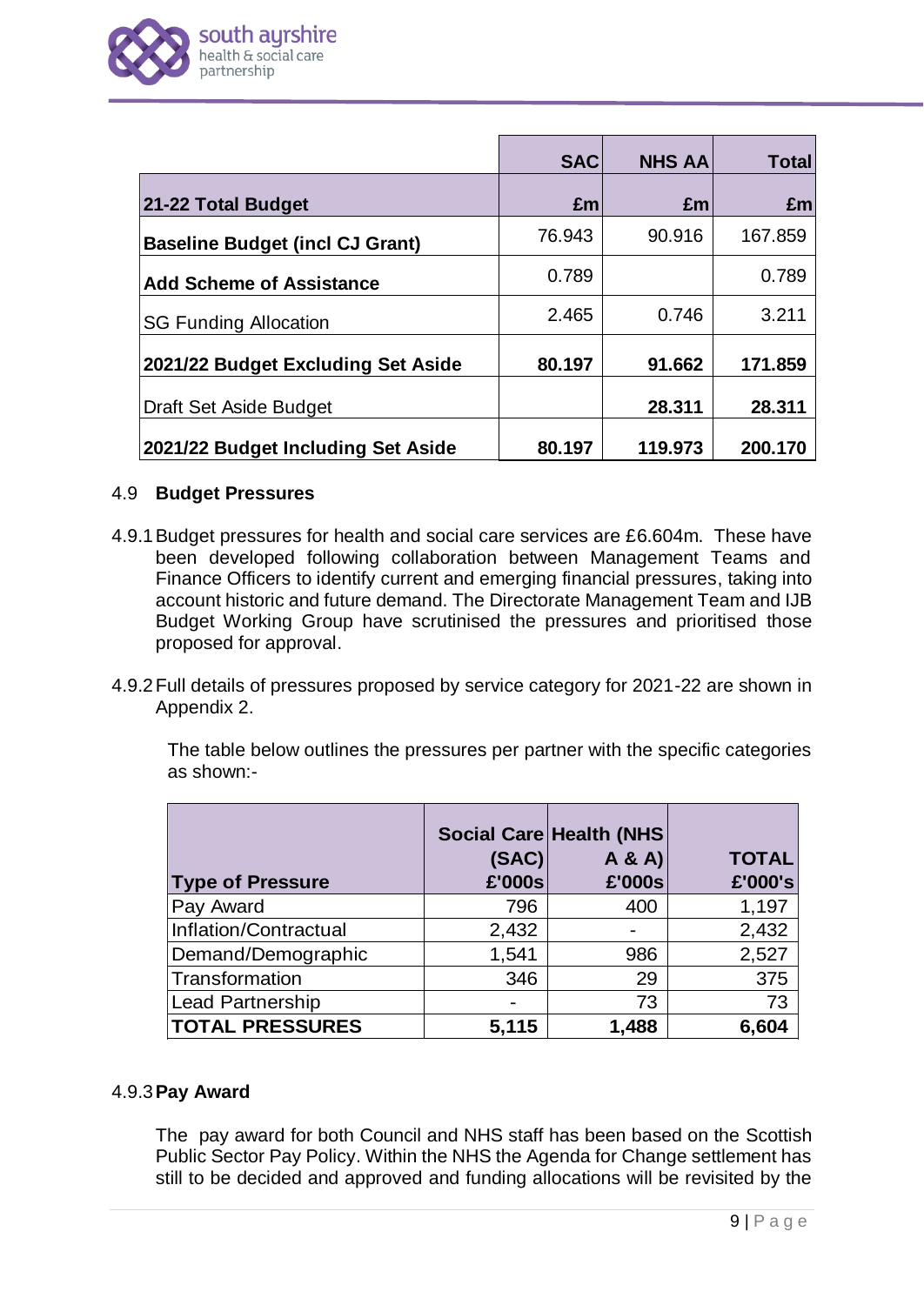

Scottish Government in line with outcome of the pay negotiations. Any deviation from the Public Sector Pay Policy award within the Council will need to be funded from the existing budget.

#### 4.9.4**Inflation/Contractual**

Inflation and contractual pressures include an increase in the Living Wage from £9.30 to £9.50 per hour with a 2.2% increase passed on to private providers and recipients of direct payments. The proposed uplifts for approval are shown in table below:-

| <b>Type of Care</b>       | 2020/21 | 2021/22 | <b>Uplift</b> |
|---------------------------|---------|---------|---------------|
| Care at Home *            | £17.00  | £17.37  | 2.20%         |
| <b>Supported Living</b>   | £17.20  | £17.57  | 2.20%         |
| Sleepovers                | £11.45  | £11.70  | 2.20%         |
| Direct Payment - Personal |         |         |               |
| Assistant                 | £12.38  | £12.65  | 2.20%         |
|                           |         |         |               |

*\* Rurality uplifts are also provided on above rates at 3% and 6%* 

Other contractual pressures include a 7.5% increase in Free Personal and Nursing care payments agreed by the Scottish Government as part of the annual uprating exercise under the National Assistance Act 1948. A provision for a 3% increase in the National Care Home Contract is included in the current budget proposals although it is recognised that this is still under negotiation. Other community care services have been uplifted by 2.2% in line with the living wage uplift.

The Scottish Government allocation for Living Wage and Free Personal Nursing Care payments was £0.662m less than our pressures based on the assumptions above. This shortfall has been met through the various savings proposals included in this budget. The Convention of Scottish Local Authorities (COSLA) and the Scottish Government are having discussions regarding implementation of a national provider uplift as well as the National Care Home Contract uplift negotiations with provider groups. Financial implications on the outcome of these decisions will be presented to the Scottish Government in anticipation that funding is forthcoming to meet the additional costs.

#### 4.9.5**Demand/Demographic Pressures**

Investment within community care is required to provide preventative services, providing the right care at the right time enabling people to live independently in their own homes for as long as possible.

Investment proposals for approval are to meet current and future demand and continue to shift the balance of care to community-based settings.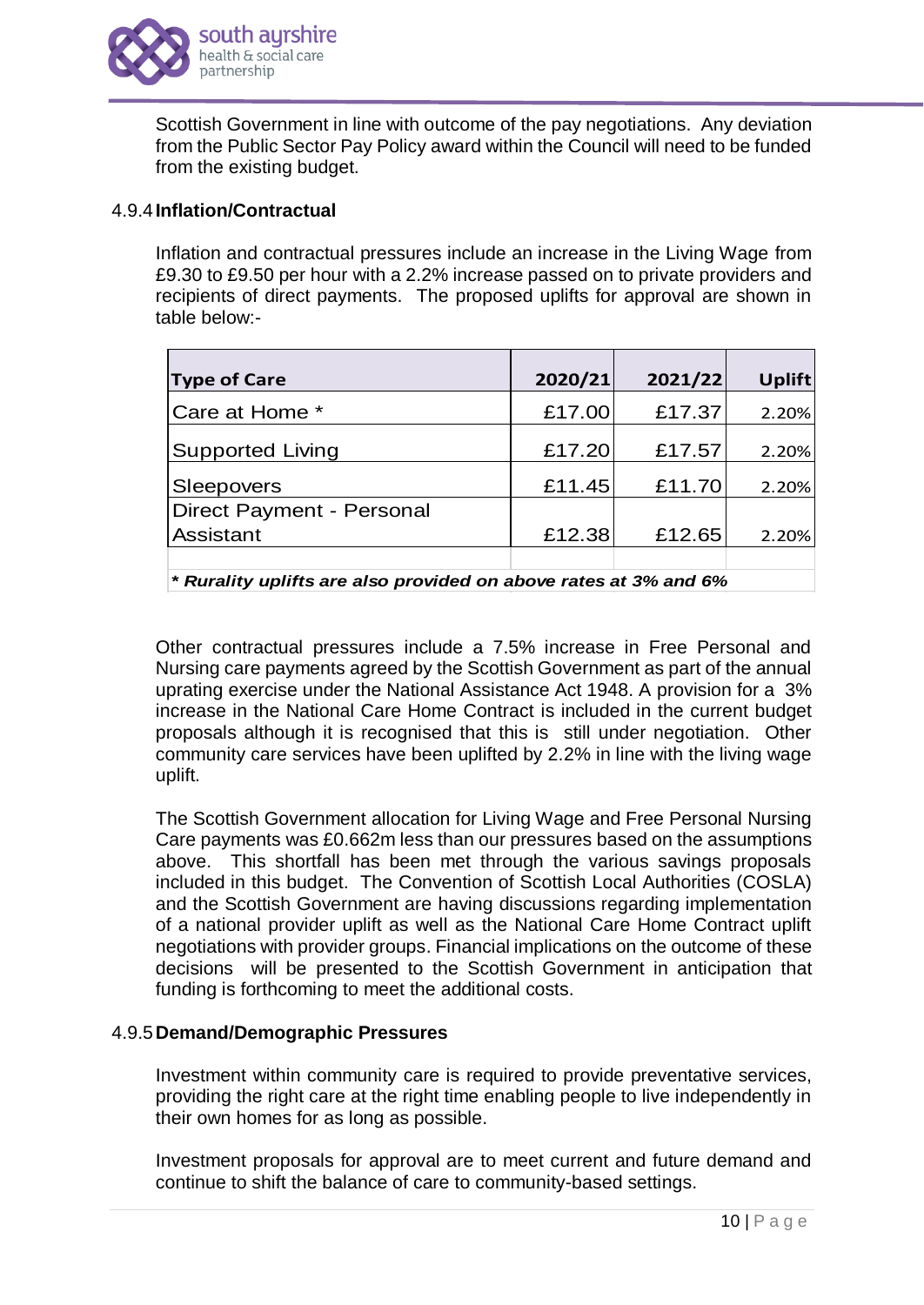

## 4.9.6**Transformation Pressures**

Transformation investment was provided in last year's budget and during the financial year following decisions by the Council's Leadership Panel to invest in specific transformational change to reduce the financial impact in future years and continue to improve service delivery aligned to the new Strategic Plan and Caring for Ayrshire. Appendix 4 highlights the specific projects included in the Transformation Programme.

This year's budget proposals for approval include investment in the specific areas below:-

- increasing capacity within our Children and Families teams to increase the numbers of kinship and foster carers we can support. This reduces the need for expensive outwith authority placements;
- increasing capacity within our Business Support team to further embed Carefirst and streamline administrative processes;
- replacement of analogue community alarm equipment with new digital equipment to improve efficiency in service;
- investment in specific front-line resource to support the Community Planning Partnership led initiative in Wallacetown. The focus will be on supporting local people by improving signposting and referring to the right services at the right time.

#### 4.9.7**Debt Repayment**

In 2018/19 the partnership overspent by £3.277m on the Council side of the delegated budget. An agreement was reached with the Council's Leadership Panel to pay back £1.092m per year over 3 financial years from 2020-21. Budget provision of £1.092m was set aside for this purpose and remains a commitment for the next 2 years highlighted in the annual payments column below. Following the 2019-20 final year outturn the IJB was able to make a repayment of £0.291m as shown in table below, this will reduce the final year's payment by same amount.

| <b>Debt Repayment</b>  | <b>Annual</b><br><b>Payments (£m)</b> | <b>Closing</b><br><b>Balance (£m)</b> |
|------------------------|---------------------------------------|---------------------------------------|
| <b>Opening Balance</b> |                                       | 3.277                                 |
| 2019/20                | 0.291                                 | 2.986                                 |
| 2020/21                | 1.092                                 | 1.894                                 |
| 2021/22                | 1.092                                 | 0.802                                 |
| 2022/23                | 0.802                                 | 0.000                                 |
| <b>Total</b>           | 3.277                                 |                                       |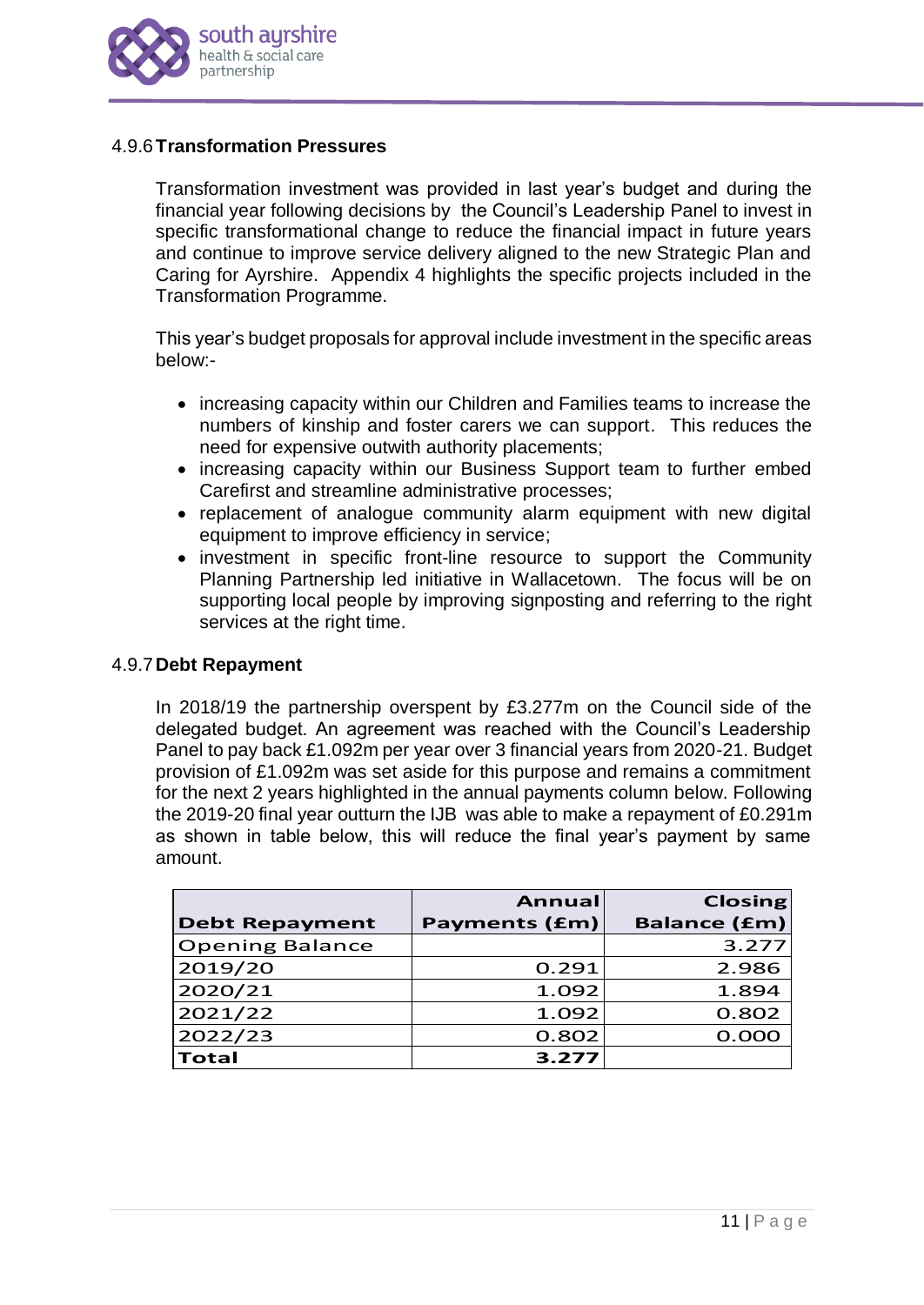

## 4.9.8**Carers Act**

The Carers (Scotland) Act 2016, which took effect from 1 April 2018, introduces new rights for unpaid carers and new duties for local authorities and health boards to provide support to carers. The funding allocation will enable us to continue to provide a range of supports to carers including continuation of waiving the charges for respite care.

# 4.10 **Indicative Funding Gap**

4.10.1 The impact of funding the pressures increases the savings required to balance the budget. The total delegated funding increase for 2021-22 to the IJB is £3.211m. Pressures of £6.604m are anticipated for pay awards including passing on the living wage increase, demand and demographic pressures, funding transformation activities and contribution to lead partnership pressures. The resultant gap or savings required to balance the budget is outlined below:

|                                   | <b>SAC</b> | <b>NHS A &amp; A</b> | Total |
|-----------------------------------|------------|----------------------|-------|
|                                   | £m         | £m                   | £m    |
| <b>Funding Increase Delegated</b> |            |                      |       |
| from Partners                     | 2.465      | 0.746                | 3.211 |
| Pressures to be Funded            | 5.166      | 1.437                | 6.604 |
| <b>Total Savings Required</b>     | 2.701      | 0.692                | 3.393 |

4.10.2 There is a requirement for an approved balanced budget to be set prior to the start of the financial year. The following section provides savings proposals to enable a balanced budget to be set.

## 4.11 **Budget Savings**

4.11.1 Proposed savings totalling £3.393m have been developed by the Directorate Management Team with oversight by the IJB Budget Working Group and categorised based on the type of saving. Full details of proposed savings by service and type for 2021-22 are shown in Appendix 3.

The table below outlines the savings per partner with the specific categories as shown:-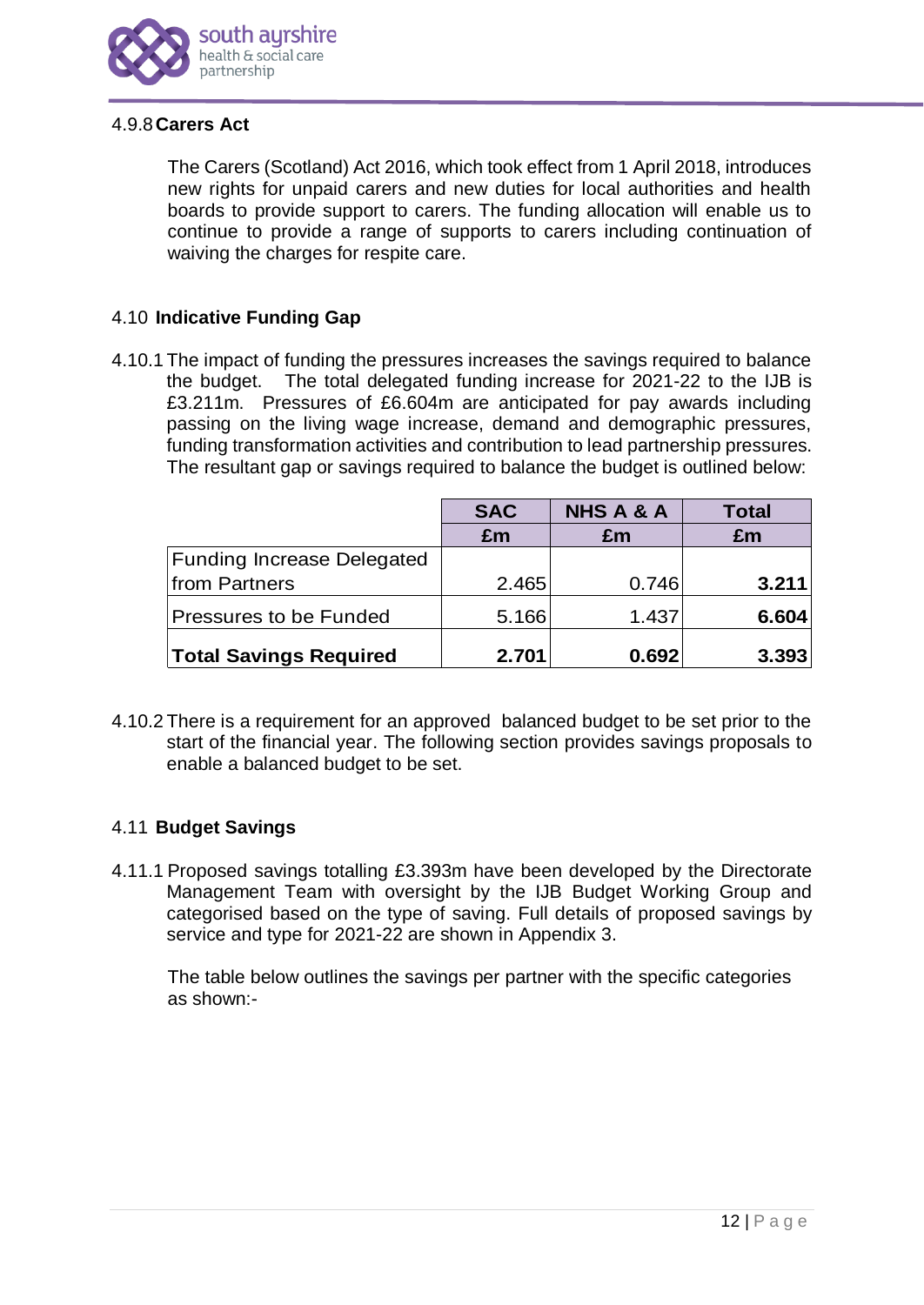

| <b>Type of Saving</b> | <b>Social Care</b> | <b>Health (NHS</b><br>$(SAC)$ £'000s $ A \& A$ $ E'000s$ |
|-----------------------|--------------------|----------------------------------------------------------|
| Transformation        | (2, 349)           |                                                          |
| Procurement           | (50)               |                                                          |
| <b>Service Review</b> | (564)              | <u>(200</u>                                              |
| Demand Management     | (230)              |                                                          |
| <b>TOTAL SAVINGS</b>  | (3, 193)           |                                                          |

#### 4.11.2 **Transformation**

Savings are anticipated to be achieved this year following prior year's transformation investments; For example the creation of an Intensive Family Support team within Children and Families has reduced the number of out-with authority placements. The proposed transformation investment in staffing resources within the fostering and kinship team will provide an opportunity to increase our own internal resource reducing the need for high cost external foster care placements. Prior year investment within the reablement team will optimise independent living for older people allowing them to live in the community by maximising their ability to carry out daily living tasks themselves. This will release capacity within care at home services to provide resources to meet demand from delayed discharges.

#### 4.11.3 **Procurement**

Through review of commissioned services, savings will be identified through developing models of care delivery in collaboration with users of care, carers and providers.

#### 4.11.4 **Service Review**

The last year has changed the way we do business, with one of the impacts of working from home and using technology resulting in a reduction in general administration supplies and mileage budgets. Reviewing our operational activities and how we do business internally by optimising the use of technology and moving more to a paper-free environment will provide further savings and ensure best value in how we are utilising our resources.

## 4.11.5 **Demand Management**

This year has allowed for service provision to be more creative; For example using technology to keep in contact and interact with services users and their carers. New services have included micro breaks to support carers and garden visits to prevent social isolation. This has allowed for demand to be managed more effectively and provides opportunity to reflect and review how effective these developments have been to shape the services for the future.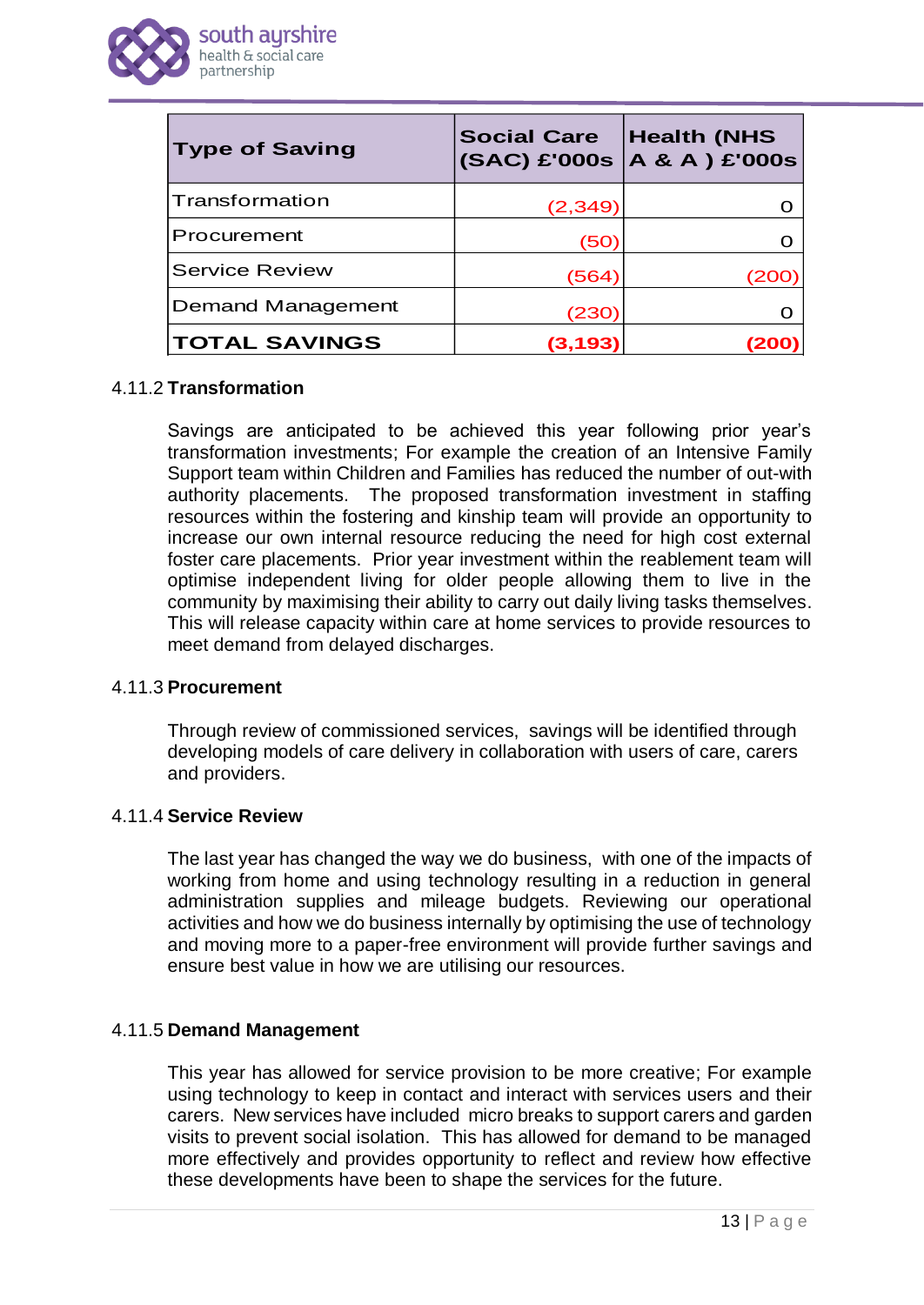

#### 4.11.6 **Risk of achieving savings**

As part of the budget process, savings were also categorised based on risk of achievement. The table below highlights the risks based on Red (saving cannot be delivered) Amber (plans required to ensure saving is achieved) Green (saving on track).

Within the green category savings are on track to be achieved based on previous transformation work and change to current operational ways of working. Within the amber category the savings identified require specific plans and close monitoring with remedial action taken timely to ensure savings can be achieved.

| <b>Risk of</b><br><b>Achievement</b> | <b>Social Care</b><br>(SAC)<br>£'000s | <b>Health</b><br>(NHS A & A)<br>£'000s |
|--------------------------------------|---------------------------------------|----------------------------------------|
| $\mathsf k$                          |                                       |                                        |
| Α                                    | (1,007)                               |                                        |
| G                                    | (2, 186)                              |                                        |
| <b>TOTAL SAVINGS</b>                 | (3, 193)                              |                                        |

## 4.12 **Set Aside Budget**

- 4.12.1 The Set Aside budget represents the direct cost of six specialities and is focussed on unscheduled activity. The six areas are Accident and Emergency, General Medicine, Geriatric Medicine, Respiratory Medicine, Rehabilitation Medicine and certain GP no elective activity.
- 4.12.2 In 2019/20 South Ayrshire used £0.024m more than its "fair share" of the Set Aside Budget. This was due to an increase in bed use at Ayr Hospital as a result of demands in unscheduled care.
- 4.12.3 Unscheduled care is a key focus for development to align the "fair shares" along with other acute specialities in the community not included in the set aside budget. The Scottish government Medium Term Financial Framework includes an assumption of efficiencies from reduced variation in hospital to enable a 50% reinvestment in the community to sustain improvement. The Three Ayrshire HSCP's are working in partnership to develop Fair Share alongside Directions in 2021-22.

## 4.13 **Financial Risks**

4.13.1 The report outlines the delegated funding and the pressures to be met from within the overall integrated budget and the savings to be achieved. This is based on information known at a specific point in time.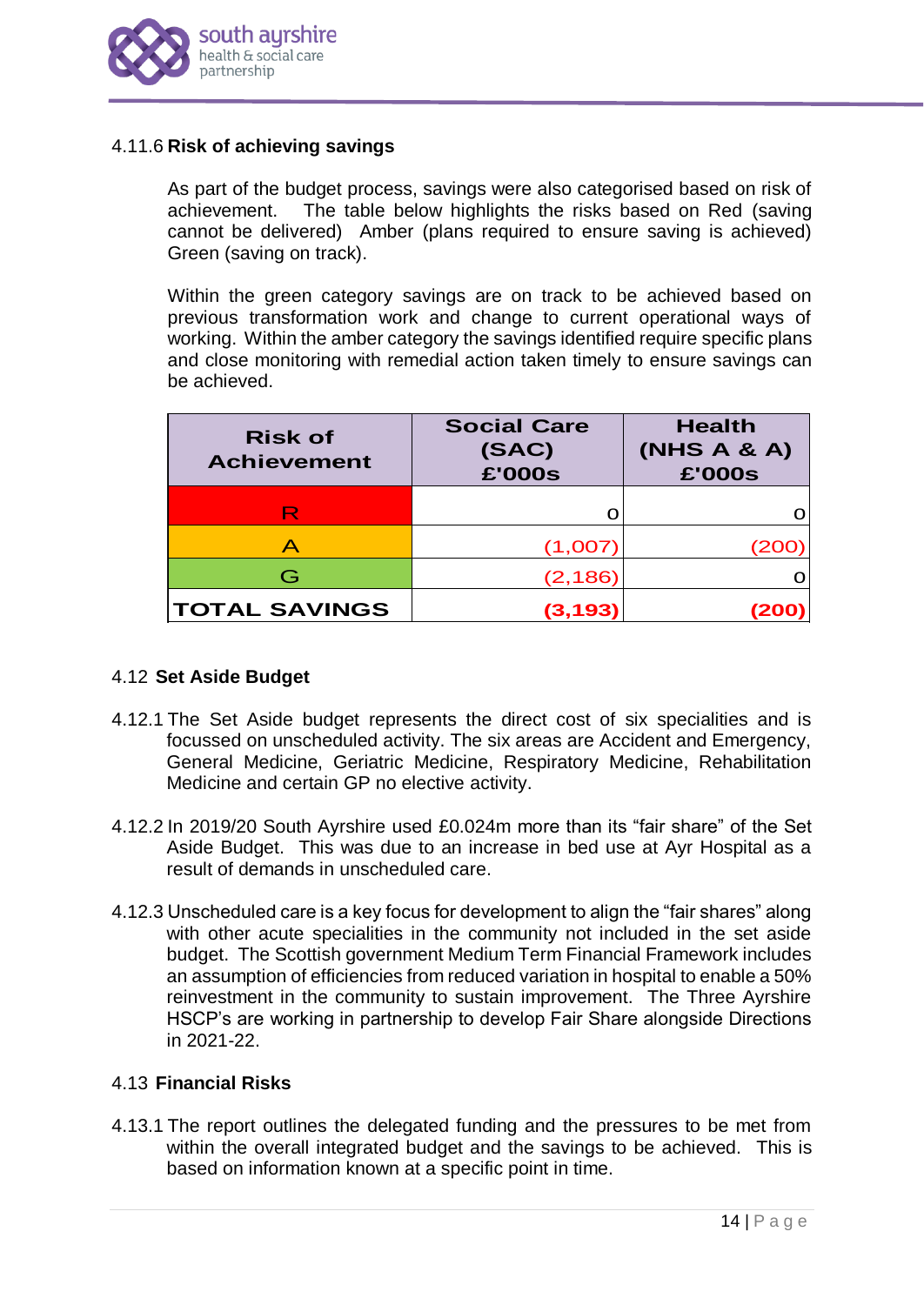

- 4.13.2 The pay awards have still to be approved for NHS and Local Authorities. Whilst the Scottish Government has provided assurance any increase over the public sector pay policy will be provided for the NHS budget, this is not the case for Local Authorities. Therefore, any additional funding will be required to be met from in-year resources.
- 4.13.3 Uplifts to providers have been based on 2.2%, reflecting the increase in the Scottish Living Wage. Ongoing discussions are underway with the Convention of Scottish Local Authorities (COSLA), Coalition of Care and support Providers in Scotland (CCPS) and the Scottish Government to create a National Uplift. If this is agreed and not fully funded by Scottish Government this will create further pressure on the budget.
- 4.13.4 The National Care Home Contract uplift is still under discussion and no agreement has been made to date. The current budget provides for a 3% uplift, any costs over and above this will need to be met from current resources or a further Scottish Government allocation.
- 4.13.5 The impact of Covid will not be fully known until the country starts to recover and return to normal. It is anticipated there will be an increase in extensive rehabilitation for those recovering from the virus. Whilst this budget has invested in Allied Health Professionals and Mental Health services, the impact could exceed the investment approved.
- 4.13.6 The budget proposals include ambitious savings targets that need to be achieved to ensure financial balance. These will be monitored closely and resources will need to allocated to undertake review of care packages timely and efficiently.
- 4.13.7 The continuation of the pandemic and specific costs in relation to our response are included within the Remobilisation Phase 3 plan that was presented to the Scottish Government on the 28<sup>th</sup> of February 2021. The current assumption is that these costs will be fully funded.
- 4.13.8 An independent review of adult social care in Scotland was published in February this year with 53 recommendations, among these include financial investment to expand access to preventative support, remove charging for nonresidential care, increase investment in respite and free personal and nursing care payments. The report suggests investment of £0.66bn per annum is required. The financial risk will depend on what recommendations are approved to be taken forward and the timing of these, consideration will need to be given to how these investments are funded, if full funding is not passed on from the Scottish Government, savings will need to be proposed to meet any unfunded pressures.

## 4.14 **Managing Financial Risk**

4.14.1 The preceding section detailed the specific financial risks. These will be monitored in year through the budget monitoring process. With specific focus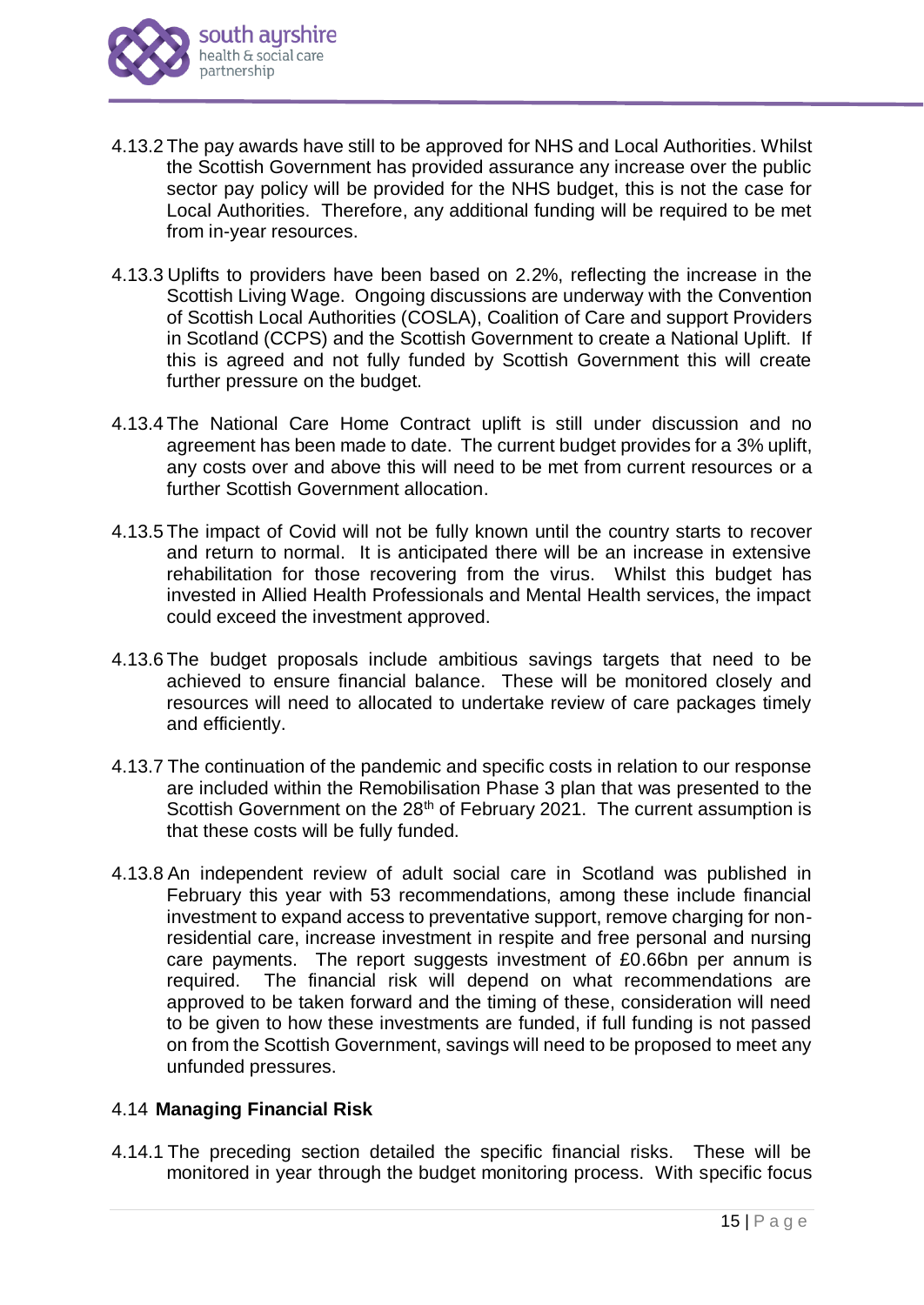

on the activity drivers behind the costs to ensure we can monitor trends and changes in demand for care.

- 4.14.2 During the year we will continue to monitor, record and report on the financial impact of the Covid pandemic to Scottish Government. We will continue to be involved in the national discussions in relation to National Care Home Contract and Adult Social Care review to ensure we are kept aware of developments and can provide detail on how any changes in policy will affect the partnership financially.
- 4.14.3 The creation of a reserves balance will provide a cushion for any fluctuations in expenditure that may arise as we start to recover from Covid and services come back online. Any use of reserves balances will be subject to scrutiny by the Budget Working Group prior to request for approval at IJB.

#### 4.15 **Next Steps**

- 4.15.1 Following approval of the budget an Annual Financial Statement will be presented to both partners detailing directions for the forthcoming financial year.
- 4.15.2 The updated Strategy Plan has been presented for approval, the next stage in this process will be to develop Service Plans that are aligned to the Strategic Plan and the budget for 2021-22 in the first instance
- 4.15.3 The Medium-Term Financial Forecast will be reviewed and updated to reflect 2021-22 financial position and align with the new Strategic Plan. This will be presented for approval to IJB later in the year when there is a greater degree of certainty around financial pressures in relation to the Covid pandemic, National Care Home Contract and implementation of the recommendations from the Adult Social Care review.
- 4.15.4 Monitoring of the Transformation Programme will be monitored and reviewed with regular updates provided to the Budget Working Group and IJB's Performance and Audit Committee.

#### **5. STRATEGIC CONTEXT**

- 5.1 The IJB is expected to operate within the resources available. This report contributes to the strategic priorities.
- **6. IMPLICATIONS**

#### **6.1 Financial Implications**

- 6.1.1The total directly managed services delegated budget for 2021-22 is £171.859m This budget increases to £200.170m when uplifted Set Aside resources of £28.311m are included.
- 6.1.2The report outlines £3.393m of savings to be achieved alongside managing the pressures inherent in 2021-22. The plans outlined in this report allow for a balanced financial position to be approved.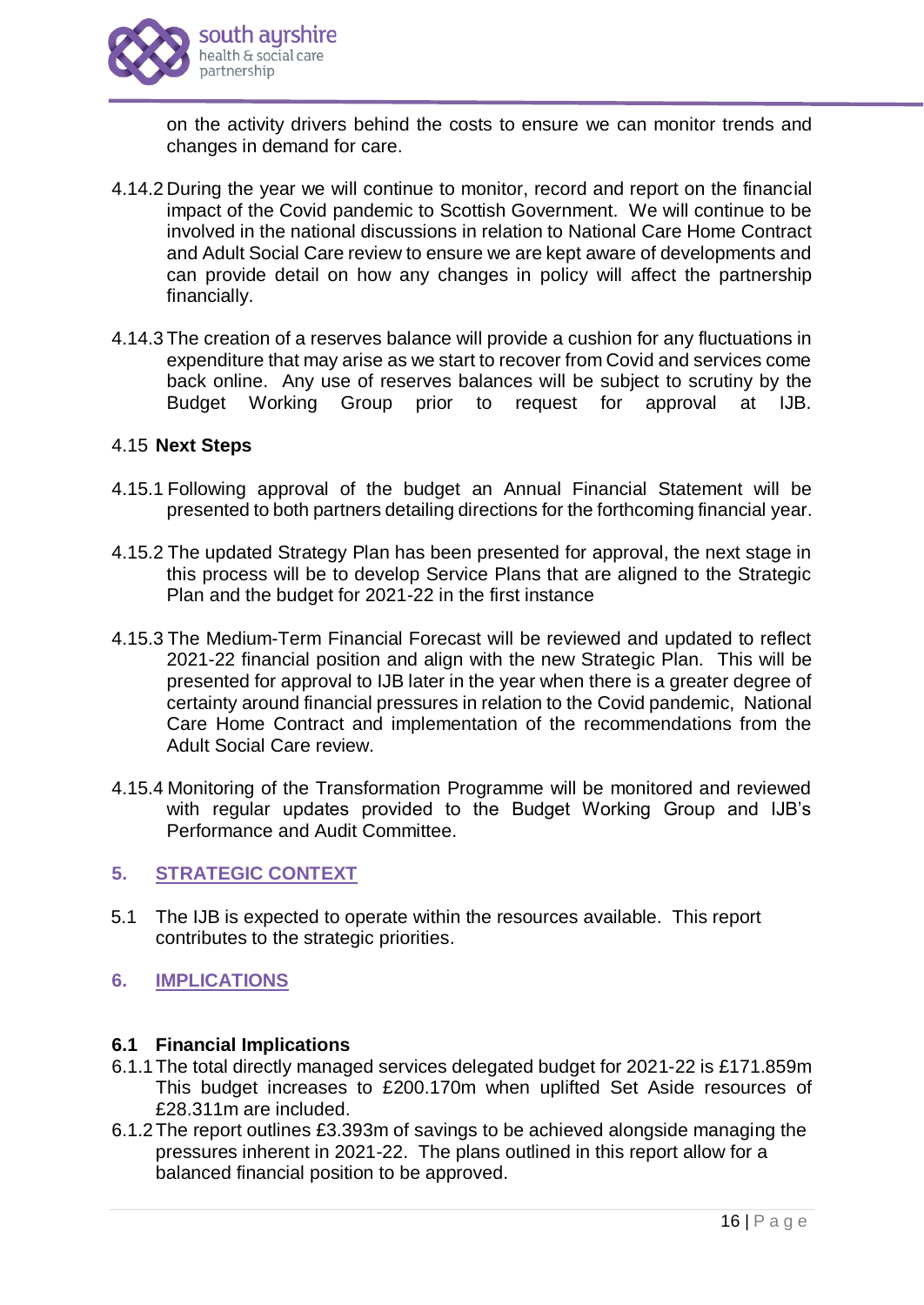

## **6.2 Human Resource Implications**

6.2.1The proposals include recruitment of additional posts both within NHS and SAC, following approval of the budget, the posts will advertised via the relevant partner's recruitment processes.

#### **6.3 Legal Implications**

- 6.3.1The approval of the delegated budget for the IJB will ensure compliance with the terms of the Integration Scheme,
- 6.3.2Directions will be developed following allocation of resources at detailed budget level and will form the IJB's Annual Financial Statement that will be reported to the IJB in early 2021.

#### **6.4 Equalities implications**

6.4.1An equality impact assessment on the full budget has been completed.

#### **6.5 Sustainability implications**

6.5.1There are no sustainability implications arising from this report.

#### **6.6 Clinical/professional assessment**

6.6.1There are no clinical/professional implications arising from this report.

#### **7. CONSULTATION AND PARTNERSHIP WORKING**

7.1 The content of this report and creation of the pressures and savings was developed in partnership with members of the budget working group alongside Heads of Service and Senior Managers within the Council and NHS, and presented to both Council and NHS for review prior to approval. The report has also been presented to the voting members of the IJB for consultation prior to publication.

# **8. RISK ASSESSMENT**

8.1. For the forthcoming financial year, there are a number of financial risks noted in Section 4.13.

## **REPORT AUTHOR AND PERSON TO CONTACT**

Name: Lisa Duncan Phone number: 01292 - 612392 Email address: lisa.duncan@south-ayrshire.gov.uk

## **BACKGROUND PAPERS**

*10th of March 2021*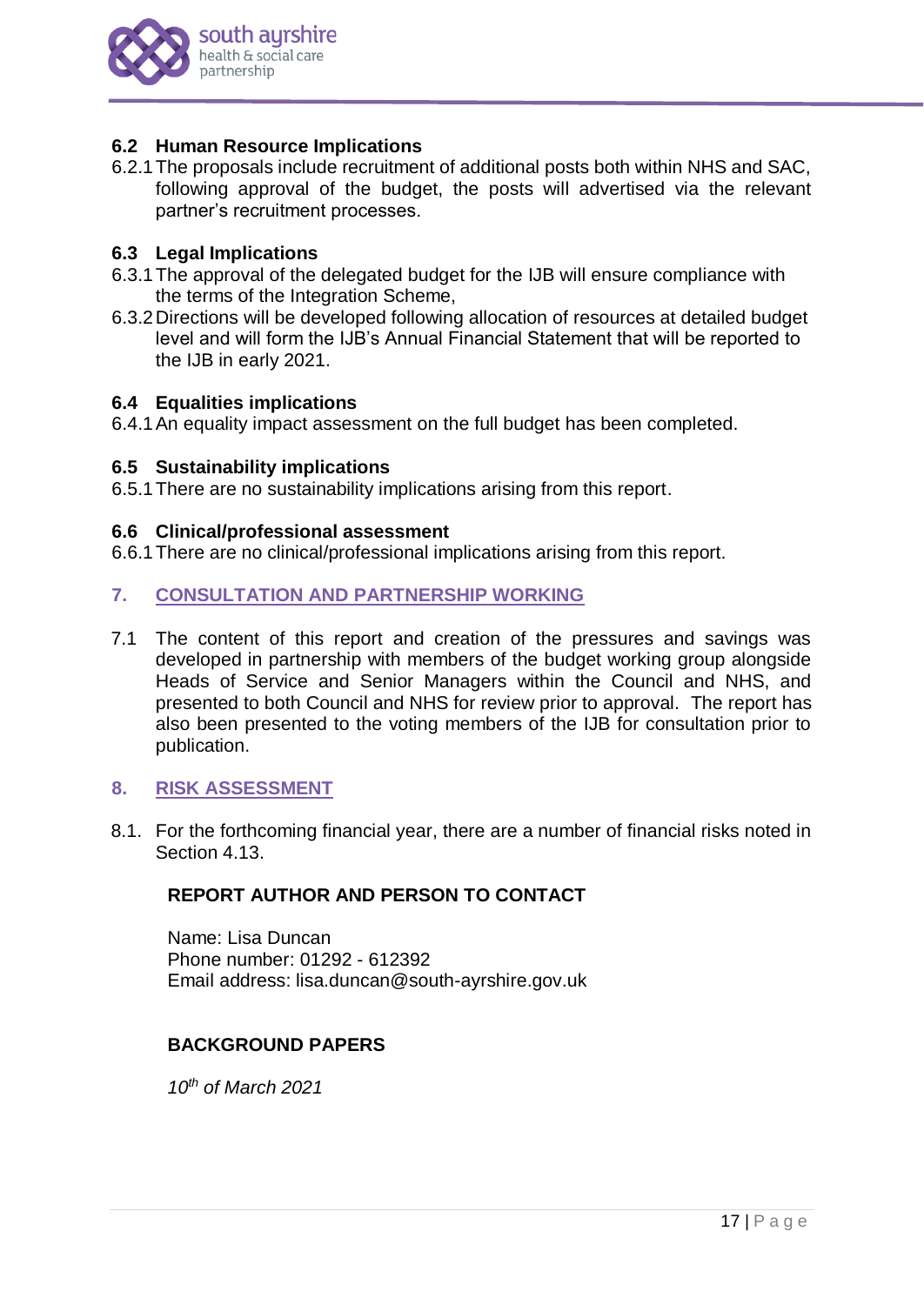

# **APPENDIX 1**

|                                                                    | 2021/22        | 2021/22        | 2021/22       |
|--------------------------------------------------------------------|----------------|----------------|---------------|
| South Ayrshire Health and Social Care<br><b>Partnership Budget</b> | <b>Council</b> | <b>NHS</b>     | Integrated    |
|                                                                    | <b>Budget</b>  | <b>Budget</b>  | <b>Budget</b> |
|                                                                    | £'000          | £'000          | £'000         |
| <b>Community Care &amp; Health</b>                                 |                |                |               |
| Older People                                                       | 45,035         | 0              | 45,035        |
| <b>Physical Disabilities</b>                                       | 3,904          | $\overline{0}$ | 3,904         |
| <b>Biggart Hospital</b>                                            | 0              | 4,909          | 4,909         |
| Girvan Hospital                                                    | $\mathbf 0$    | 1,411          | 1,411         |
| <b>Community Nursing</b>                                           | $\mathbf 0$    | 2,872          | 2,872         |
| Intermediate Care and Rehabilitation                               | $\mathbf 0$    | 1,608          | 1,608         |
| <b>AHPs</b>                                                        | $\Omega$       | 5,790          | 5,790         |
| <b>Total Community Care &amp; Health</b>                           | 48,939         | 16,590         | 65,529        |
| <b>Primary Care</b>                                                |                |                |               |
| Prescribing                                                        | 0              | 23,278         | 23,278        |
| <b>General Medical Services</b>                                    | 0              | 16,552         | 16,552        |
| <b>Total Primary Care</b>                                          | $\mathbf 0$    | 39,830         | 39,830        |
| <b>Mental Health Services</b>                                      |                |                |               |
| <b>Learning Disabilities</b>                                       | 20,517         | 478            | 20,995        |
| Mental Health Community Teams                                      | 3,840          | 2,734          | 6,574         |
| <b>Addictions</b>                                                  | 336            | 1,109          | 1,445         |
| <b>Total Mental Health Services</b>                                | 24,692         | 4,321          | 29,013        |
| <b>Hosted Services</b>                                             |                |                |               |
| <b>Community Store</b>                                             | $\mathbf 0$    | 523            | 523           |
| <b>TEC</b>                                                         | $\mathbf 0$    |                |               |
| <b>Family Nurse Partnership</b>                                    | $\overline{0}$ | 1,164          | 1,164         |
| <b>Continence Team</b>                                             | 0              | 444            | 444           |
| <b>Total Hosted Services</b>                                       | $\bf{0}$       | 2,131          | 2,131         |
| <b>Children and Criminal Justice Services</b>                      |                |                |               |
| <b>C&amp;F Social Work Services</b>                                | 21,895         | 0              | 21,895        |
| <b>Justice Services</b>                                            | 2,117          | 0              | 2,117         |
| <b>Health Visiting</b>                                             | 0              | 2,754          | 2,754         |
| <b>Total Children and Criminal Justice Services</b>                | 24,012         | 2,754          | 26,766        |
| <b>Integrated Care Fund/ Delayed Discharge</b>                     | 41             | 2,046          | 2,088         |
| <b>Support Services</b>                                            |                |                | U             |
| Directorate                                                        | 1,865          | 3,206          | 5,071         |
| <b>Other Services</b>                                              | 1,544          | 0              | 1,544         |
| Payroll management target                                          | (1,794)        | (200)          | (1,994)       |
| <b>Total Support Services</b>                                      | 1,615          | 3,006          | 4,620         |
| <b>Scheme of Assistance</b>                                        | 789            |                | 789           |
| <b>Inter Agency Payments</b>                                       | (21, 474)      | 21,475         |               |
| <b>Repayment of Additional Funding</b>                             | 1,092          | 0              | 1,092         |
| <b>Partnership Total</b>                                           | 79,705         | 92,154         | 171,859       |
| <b>Acute Hospitals</b>                                             |                | 28,311         | 28,311        |
| <b>IJB Total</b>                                                   | 79,705         | 120,465        | 200,170       |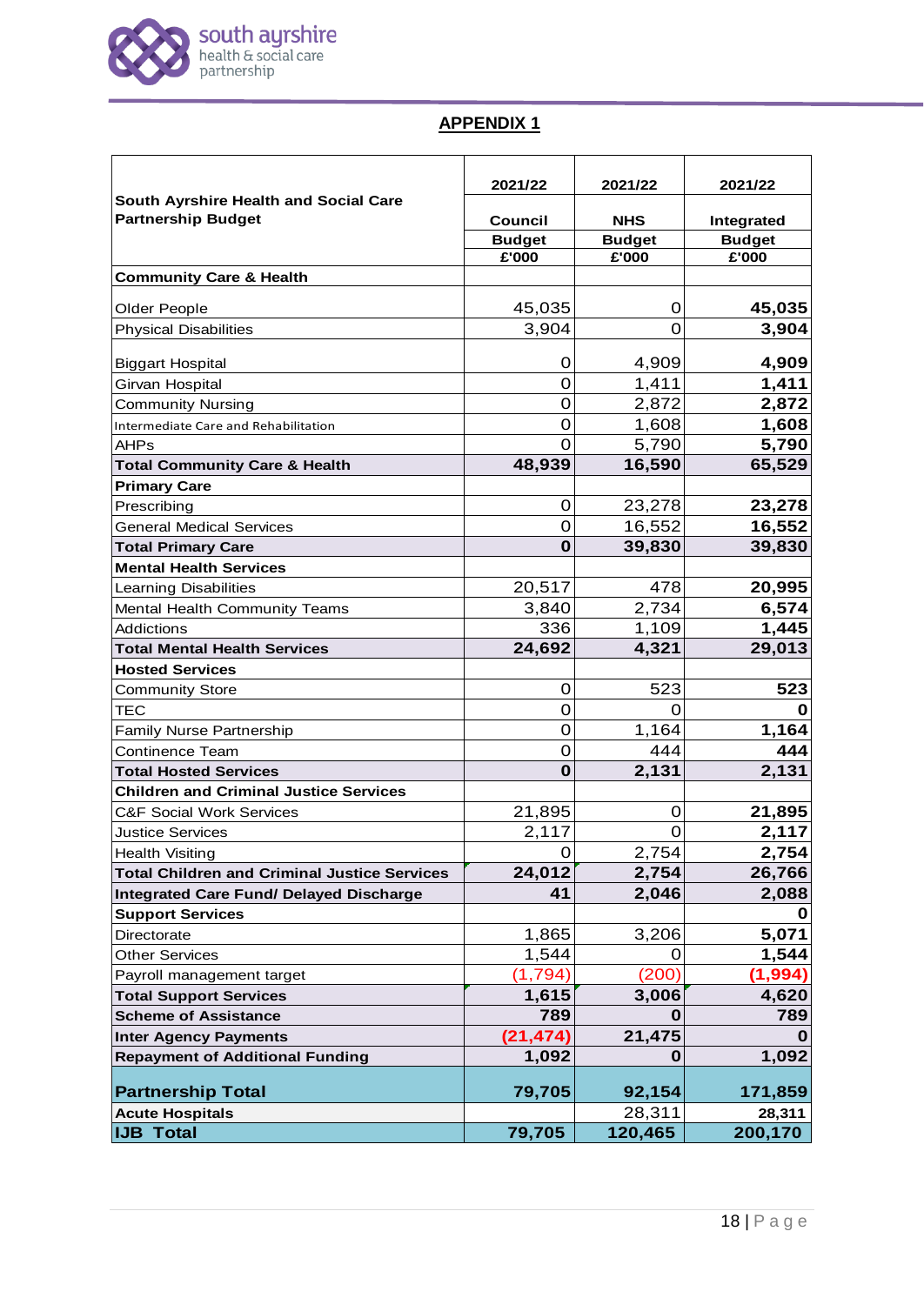

 $\overline{\phantom{a}}$ 

 $\mathsf{r}$ 

# **APPENDIX 2**

# **SAHSCP FUNDING PRESSURES 2021/22**

| <b>NHS Service Wide</b> |           |                                  |                             |  |  |  |
|-------------------------|-----------|----------------------------------|-----------------------------|--|--|--|
| <b>Partner</b>          | Category  | <b>Funding Pressures Subject</b> | <b>Pressures</b><br>2021/22 |  |  |  |
| <b>INHS</b>             | Pay Award | <b>NHS Pay Award</b>             | 400,321                     |  |  |  |

| <b>Partner</b> | Category              | <b>Funding Pressures Subject</b>                       | <b>Pressures</b><br>2021/22 |
|----------------|-----------------------|--------------------------------------------------------|-----------------------------|
| <b>SAC</b>     | Pay Award             | Council Pay Award                                      | 480,390                     |
| <b>SAC</b>     | Pay Award             | Home Carers Job Evaluation                             | 316,104                     |
| <b>SAC</b>     | Inflation/Contractual | Scottish Living Wage                                   | 2,158,700                   |
| <b>SAC</b>     | Inflation/Contractual | Elba Gardens Support Accommodation                     | 272,966                     |
| <b>SAC</b>     | Transformation        | <b>Carefirst Team Resources</b>                        | 80,000                      |
|                |                       | <b>Total Funding Pressures Council Service</b><br>Wide | 3,308,160                   |

| <b>Partner</b> | Category           | <b>Funding Pressures Subject</b>                               | <b>Pressures</b><br>2021/22 |
|----------------|--------------------|----------------------------------------------------------------|-----------------------------|
| <b>SAC</b>     | Demand/Demographic | Legal Fees in contesting adoption orders                       | 50,000                      |
| <b>SAC</b>     | Transformation     | Family Placement Team resources for foster<br>care recruitment | 109,185                     |
| <b>SAC</b>     | Transformation     | Kinship team resources to increase Kinship<br>Capacity         | 97,160                      |
|                |                    | <b>Total Funding Pressures Children and</b><br><b>Families</b> | 256,345                     |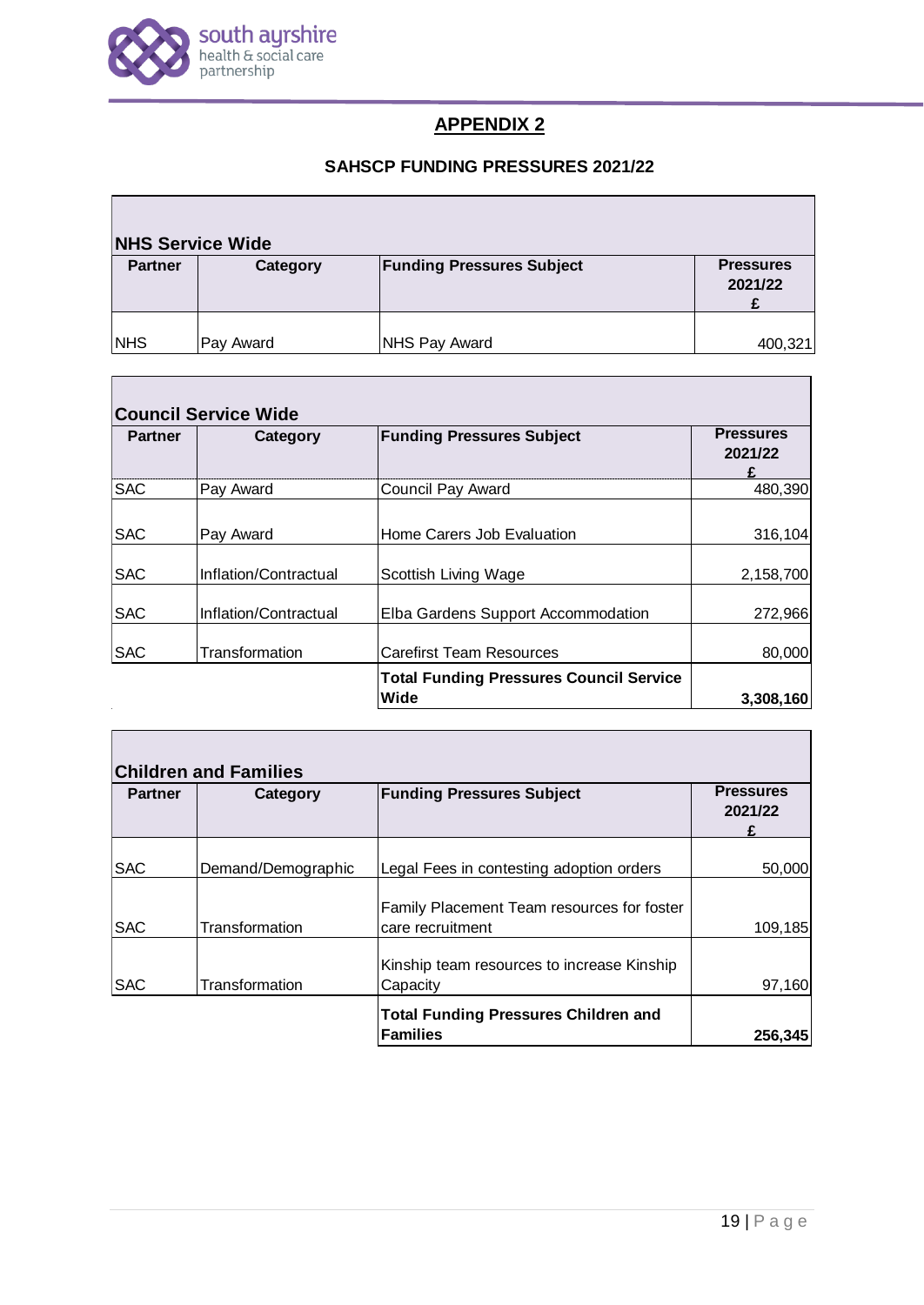

| <b>Partner</b> | Category           | <b>Funding Pressures Subject</b>                                   | <b>Pressures</b><br>2021/22 |
|----------------|--------------------|--------------------------------------------------------------------|-----------------------------|
|                |                    |                                                                    |                             |
| <b>NHS</b>     | Demand/Demographic | <b>Biggart Hospital</b>                                            | 500,000                     |
| <b>SAC</b>     | Demand/Demographic | Older People Demand for Care at Home                               | 1,049,957                   |
| <b>NHS</b>     | Demand/Demographic | Allied Health Professional Capacity                                | 231,738                     |
| <b>NHS</b>     | Demand/Demographic | <b>Equipment Store resource</b>                                    | 26,138                      |
| <b>SAC</b>     | Demand/Demographic | Data Analyst resource                                              | 50,920                      |
| <b>SAC</b>     | Demand/Demographic | Carers Act resource                                                | 51,258                      |
| <b>SAC</b>     | Transformation     | Analogue to Digital - Telecare                                     | 59,410                      |
|                |                    | Community Link Practitioner to be based at                         |                             |
| <b>NHS</b>     | Transformation     | Wallacetown                                                        | 29,000                      |
|                |                    | <b>Total Funding Pressures Community</b><br><b>Care and Health</b> | 1,998,421                   |

| <b>Partner</b> | Category           | <b>Funding Pressures Subject</b>                               | <b>Pressures</b><br>2021/22<br>£ |
|----------------|--------------------|----------------------------------------------------------------|----------------------------------|
| <b>SAC</b>     | Demand/Demographic | Mental Health Social Worker Resource                           | 104,000                          |
| <b>NHS</b>     | Demand/Demographic | Community Mental Health - Self Help<br><b>Workers Resource</b> | 96,984                           |
| <b>NHS</b>     | Demand/Demographic | <b>Community Mental Health Elderly Nursing</b><br>Resource     | 80,000                           |
| <b>SAC</b>     | Demand/Demographic | Children Transitioning to Adults                               | 250,000                          |
| <b>SAC</b>     | Demand/Demographic | Addictions resource                                            | 36,000                           |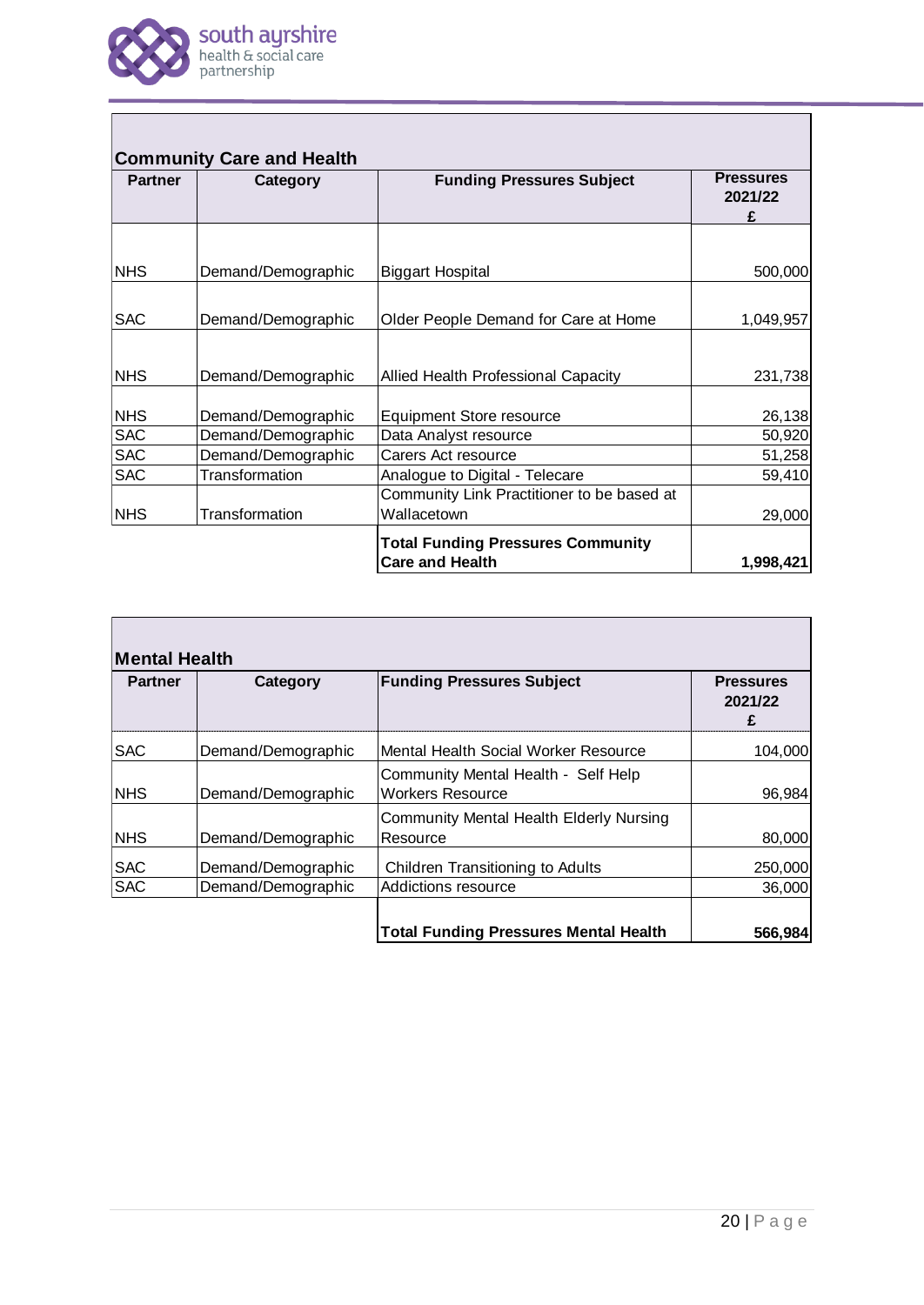

Г

|            | Category                           | <b>Funding Pressures Subject</b>                        | <b>Pressures</b><br>2021/22<br>£ |
|------------|------------------------------------|---------------------------------------------------------|----------------------------------|
|            | <b>EAHSCP Lead Primary</b>         |                                                         |                                  |
| <b>NHS</b> | Care                               | Rapid Respiratory Response Posts                        | 62,869                           |
|            | <b>EAHSCP Lead Primary</b>         | <b>GMS Premises Rent and Rates</b>                      |                                  |
| <b>NHS</b> | Care                               |                                                         | 112,810                          |
| <b>NHS</b> | <b>EAHSCP Lead Primary</b><br>Care | Reverse Prior Year EAHSCP Lead<br>Partnerhsip Pressures | (102, 364)                       |
|            |                                    | <b>Total Funding Pressures Lead</b>                     |                                  |
|            |                                    | <b>Partnerships</b>                                     | 73,315                           |
|            |                                    |                                                         |                                  |
|            |                                    |                                                         |                                  |

 $\overline{\phantom{0}}$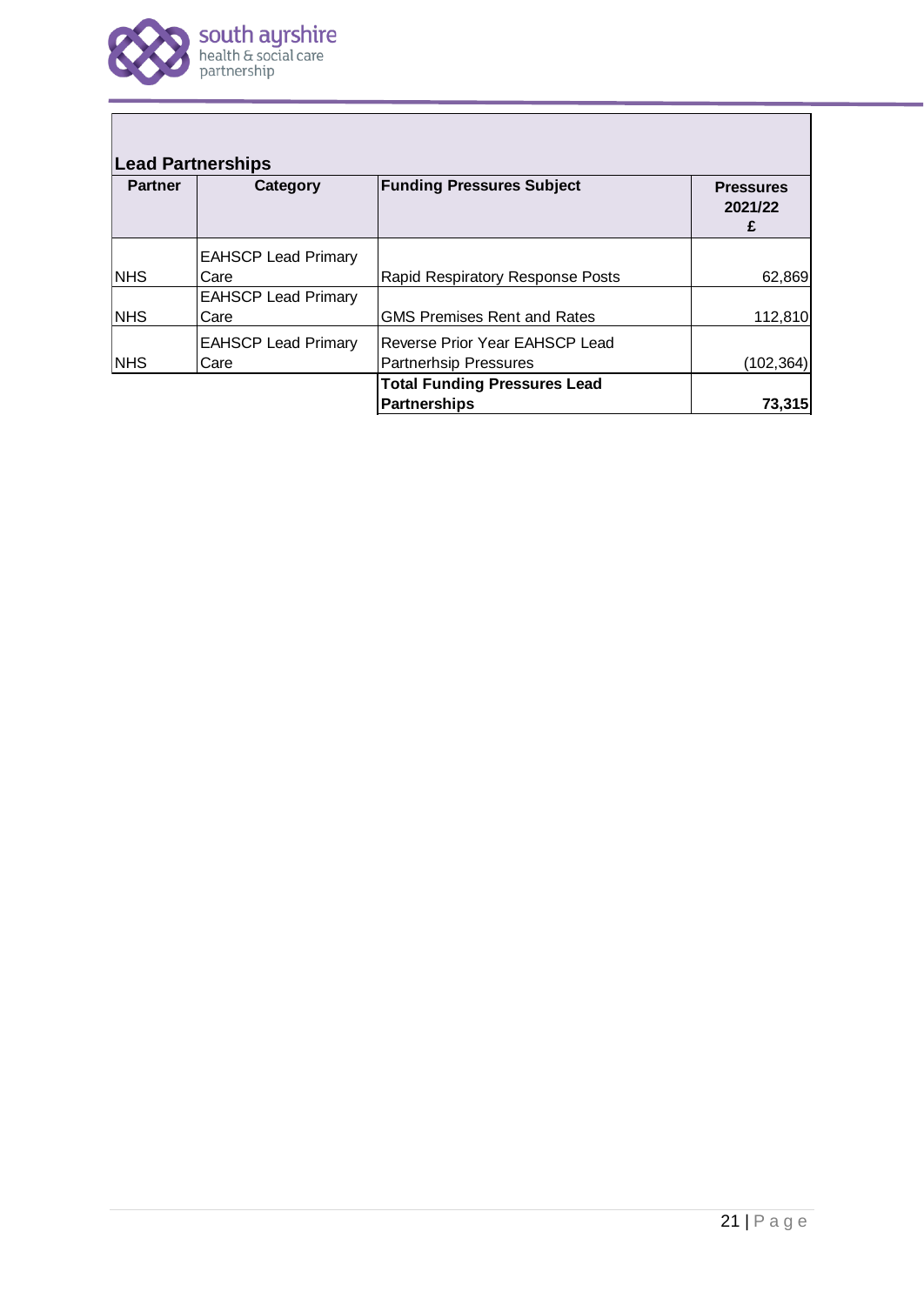

# **APPENDIX 3 SAVINGS PROPOSALS**

| <b>Council Service Wide</b> |                                               |                       |                                           |              |
|-----------------------------|-----------------------------------------------|-----------------------|-------------------------------------------|--------------|
| <b>Partner</b>              | <b>Risk of</b><br><b>Achievement Category</b> |                       | <b>Savings Description</b>                | 2021/22<br>£ |
|                             |                                               |                       |                                           |              |
| <b>SAC</b>                  | G                                             | Service Review        | Mileage and Transport review              | (50,000)     |
|                             |                                               |                       |                                           |              |
| <b>SAC</b>                  | G                                             | Service Review        | Supplies and Services review              | (180,000)    |
|                             |                                               |                       | Training Budget reduce for one off SVQ    |              |
| <b>SAC</b>                  | G                                             | Service Review        | funding allocated Prior year              | (164,000)    |
|                             |                                               |                       |                                           |              |
| <b>SAC</b>                  | $\overline{A}$                                | <b>Service Review</b> | Staff Turnover                            | (200,000)    |
|                             |                                               |                       |                                           |              |
|                             |                                               |                       | <b>Total Council Service Wide Savings</b> |              |
|                             |                                               |                       | Proposals                                 | (594,000)    |

| <b>NHS Service Wide</b> |          |                           |                                                 |           |  |
|-------------------------|----------|---------------------------|-------------------------------------------------|-----------|--|
| <b>Partner</b>          | Priority | <b>Strategic Priority</b> | <b>Efficiency Proposals</b>                     | 2020/21   |  |
| <b>NHS</b>              | А        | Service Review            | <b>Staff Turnover</b>                           | (200,000) |  |
|                         |          |                           | <b>Total NHS Service Wide Savings Proposals</b> | (200,000) |  |

| <b>Children and Families</b> |                                        |                |                                                                                     |              |  |
|------------------------------|----------------------------------------|----------------|-------------------------------------------------------------------------------------|--------------|--|
| Partner                      | Risk of<br><b>Achievement Category</b> |                | <b>Savings Description</b>                                                          | 2021/22<br>£ |  |
| <b>SAC</b>                   | G                                      | Transformation | Reduce outwith Authority Foster Placements                                          | (70,000)     |  |
| <b>SAC</b>                   | G                                      | Procurement    | Review of Commissioned Services                                                     | (50,000)     |  |
| <b>SAC</b>                   | G                                      | Transformation | Cunningham Place (Children's House)<br>Development reduce one residential placement | (95,000)     |  |
| <b>SAC</b>                   | G                                      | Transformation | Intensive Family Suppport reduce outwith<br>Authority Placements                    | (400,000)    |  |
|                              |                                        |                | <b>Total Children and Families Savings</b><br>Proposals                             | (615,000     |  |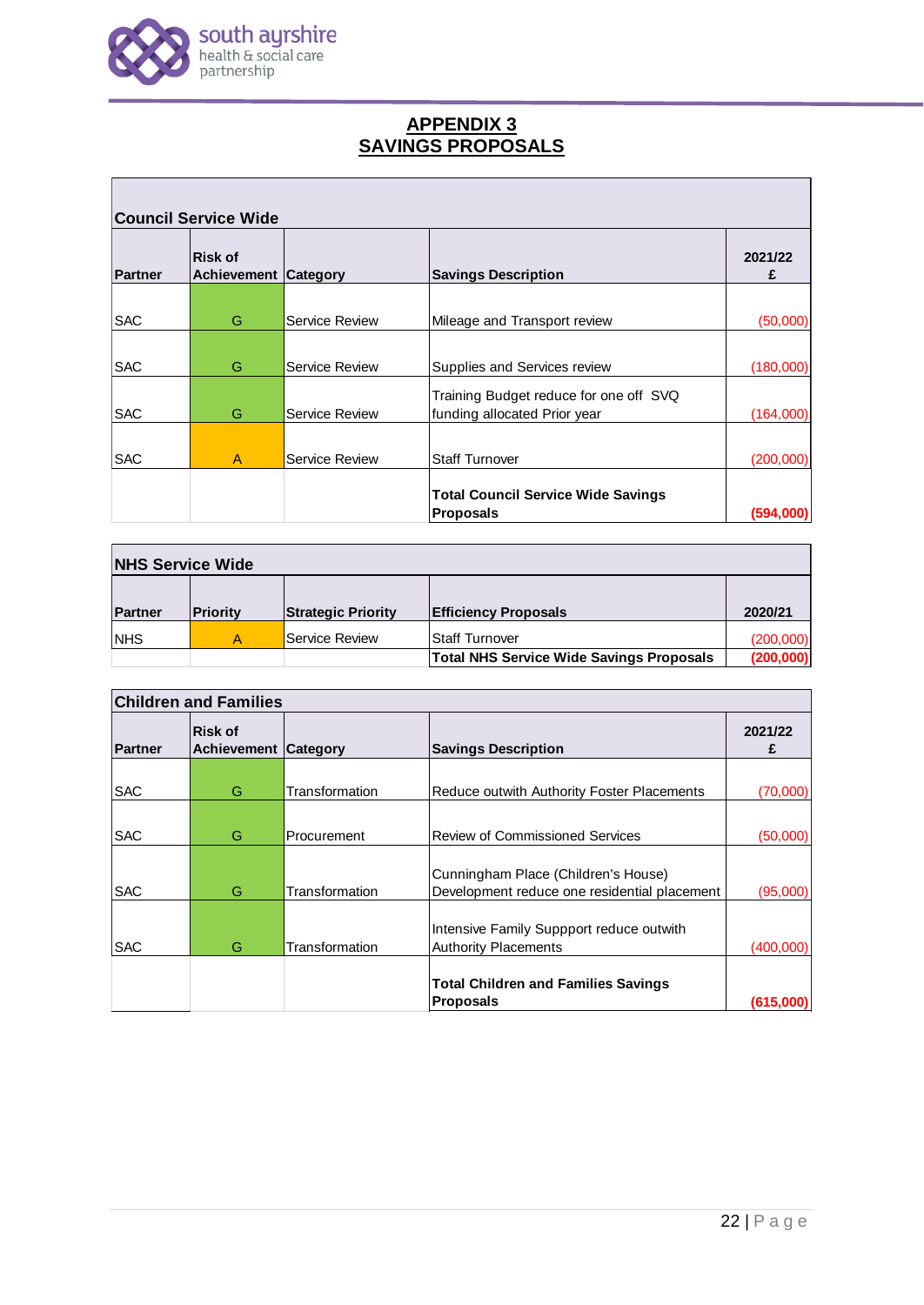

| <b>Community Care and Health</b> |                                               |                |                                                          |               |  |
|----------------------------------|-----------------------------------------------|----------------|----------------------------------------------------------|---------------|--|
| <b>Partner</b>                   | <b>Risk of</b><br><b>Achievement Category</b> |                | <b>Savings Description</b>                               | 2021/22<br>£  |  |
| <b>SAC</b>                       | A                                             | Transformation | Care at Home reablement investment                       | (400,000)     |  |
|                                  |                                               |                |                                                          |               |  |
| <b>SAC</b>                       | G                                             | Transformation | Care Home - reduce placements                            | (777,000)     |  |
|                                  |                                               |                |                                                          |               |  |
| <b>SAC</b>                       | G                                             |                | Demand Management   Direct Payment - review SDS packages | (200,000)     |  |
|                                  |                                               |                |                                                          |               |  |
|                                  |                                               |                | <b>Total Community Care and Health Savings</b>           |               |  |
|                                  |                                               |                | Proposals                                                | (1, 377, 000) |  |

| <b>Mental Health</b> |                                               |                |                                                             |              |  |
|----------------------|-----------------------------------------------|----------------|-------------------------------------------------------------|--------------|--|
| Partner              | <b>Risk of</b><br><b>Achievement Category</b> |                | <b>Savings Description</b>                                  | 2021/22<br>£ |  |
|                      |                                               |                |                                                             |              |  |
| <b>SAC</b>           | G                                             | Transformation | Transforming Services (i-Hub working group)                 | (200,000)    |  |
| <b>SAC</b>           | A                                             |                | Demand Management   Review of Adult Community Care Packages | (406, 641)   |  |
|                      |                                               |                | <b>Total Mental Health Savings Proposals</b>                | (606, 641)   |  |